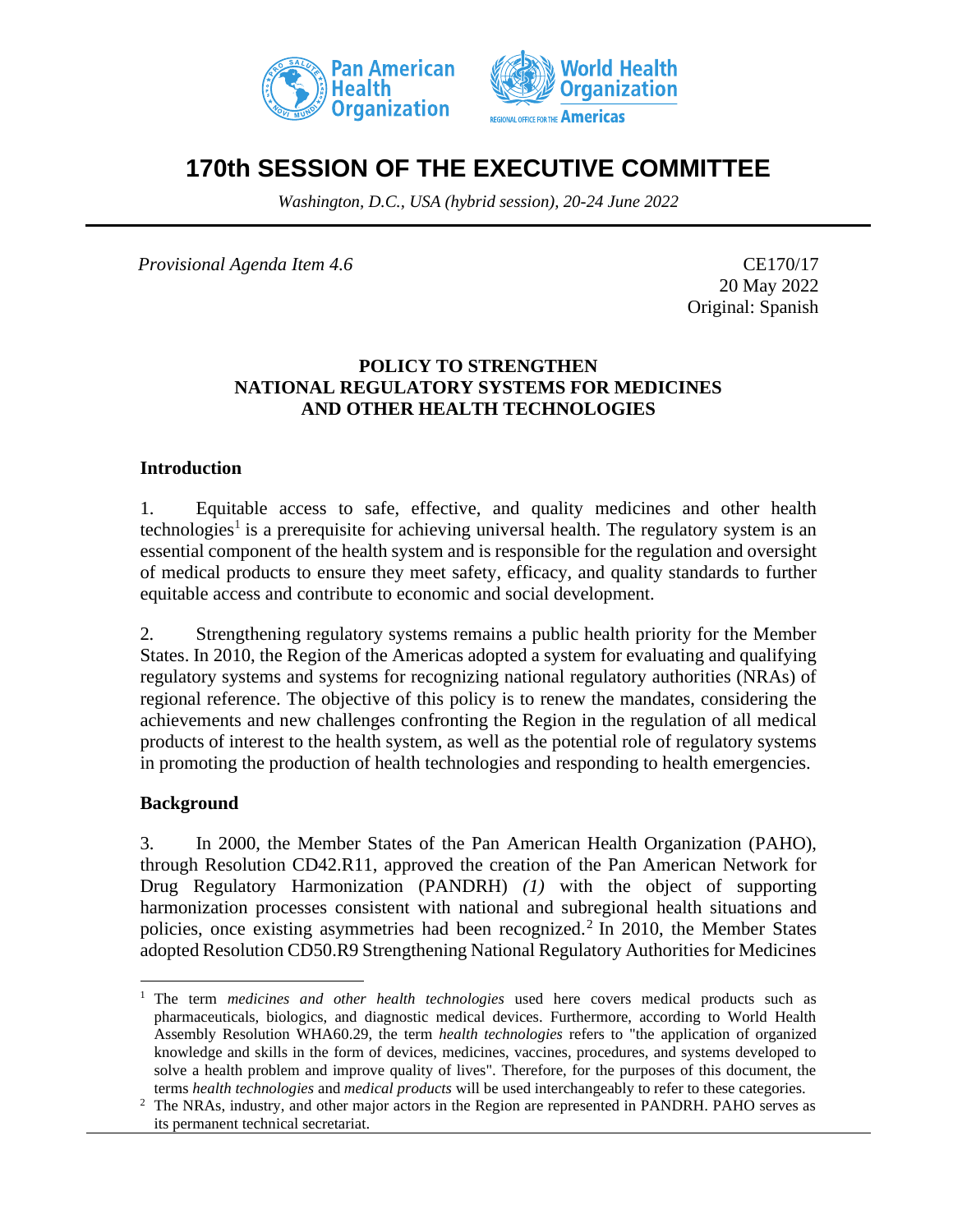and Biologics *(2)*, which urged the countries to strengthen regulatory capabilities to ensure that medicines and biologics meet internationally recognized standards of quality, safety, and efficacy, and requested the Director of the Pan American Sanitary Bureau (PASB) to provide support for the development of a qualification system for NRAs with a view to strengthening them. In 2013, PANDRH adopted a new operational model  $(3, 4)$ ,  $(3, 4)$  and in 2018 added medical devices to its priorities. In 2014, the 67th World Health Assembly adopted resolutions WHA67.20, Regulatory System Strengthening for Medical Products *(5)*, and WHA67.21, Access to Biotherapeutic Products and Similar Biotherapeutic Products and Assuring Their Quality, Safety, and Efficacy *(6)*, which urged the Member States to strengthen and evaluate their regulatory systems, facilitate international regulatory cooperation, and strengthen regulatory frameworks for these products, among other measures.

4. Today, the countries face new challenges to the construction of efficient, integrated regulatory systems and must consider the new regional and global context, the specific aspects of the regulation of different health technologies, the demand in health emergencies, and the search for greater efficiency through use of the regulatory decisions in other jurisdictions (known as *reliance*). <sup>4</sup> The global adoption in 2019 of the WHO Global Benchmarking Tool for Evaluation of National Regulatory System of Medical Products (GBT) *(7)*, which classifies regulatory systems by their maturity level, and the World Health Organization's designation of NRAs as WHO-listed authorities (WLA) *(8)* require renewed regional mandates. Moreover, the Sustainable Health Agenda for the Americas 2018–2030 *(9)* and the PAHO Strategic Plan 2020-2025 *(10)* establish that Member States' regulatory systems should reach maturity level 3, as measured by the WHO Global Benchmarking Tool, by 2030. Finally, several recent mandates establish that strengthening regulatory systems is critical to improving affordability, availability, and ultimately, equitable access to health technologies, and to the development of the productive sector and the response to health crises *(11-15)*.

### **Situation Analysis**

5. The experience of the past decade shows that the Region has taken a successful approach to strengthening regulatory capacity. Through a pioneering program for evaluating and strengthening medicines and vaccine regulatory systems, PASB has evaluated more than 75% of the Region's regulatory systems with a standardized tool to determine their strengths and opportunities for improvement *(15)*. <sup>5</sup> This program made it possible not only to support countries in strengthening their regulatory systems but also to

<sup>&</sup>lt;sup>3</sup> The new statutes are aimed at strengthening governance of the network, prioritizing the development of needs-based technical standards, boosting regional capacity in science and good regulatory practices, supporting human resource development, and facilitating information exchange among NRAs.

<sup>&</sup>lt;sup>4</sup> According to WHO, this is action whereby the NRA of one jurisdiction can consider and give significant weight to (that is, fully or partially utilize) evaluations conducted by another NRA or reliable institution when making its own decision.

<sup>&</sup>lt;sup>5</sup> Regular monitoring and evaluation of implementation and progress in institutional development plans are also based on these evaluations. The results of the evaluations are available to participating regulatory bodies and are published through the Regional Platform on Access and Innovation for Health Technologies (PRAIS), an online collaboration platform.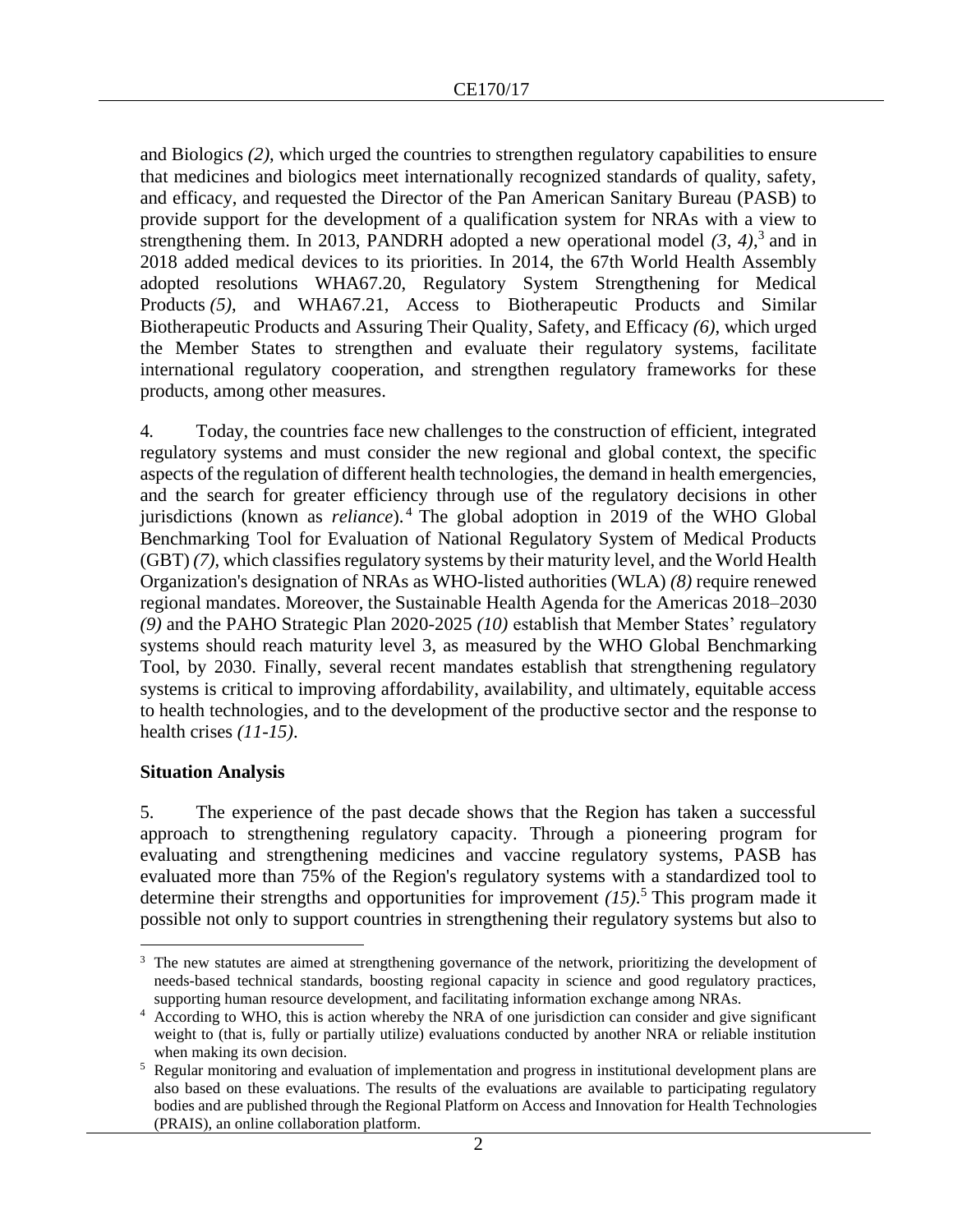identify eight NRAs of regional reference according to their degree of functionality.<sup>6</sup> Together, the systems overseen by these NRAs of regional reference provide coverage to 82% of the Region's population and have some of its most active health technology markets *(15, 16)*. Also worth noting is the creation of new NRAs as part of the strengthening efforts  $(17-21)$ , as well as the creation of institutional development plans in 32 countries.<sup>7</sup>

6. The new subregional or multinational approaches have strengthened regulatory capacity in countries with challenges inherent to small pharmaceutical markets *(22).* In 2016, the ministers of health of the Caribbean Community launched the Caribbean Regulatory System (CRS) under the Caribbean Public Health Agency (CARPHA) *(23).*  Recently, some of the NRAs in Central America launched a joint drug evaluation mechanism aimed at accelerating the availability of quality medicines, increasing efficiency, and promoting better use of resources in the subregion<sup>8</sup> (24, 25).

7. The Region has also made progress in regulatory convergence and harmonization. PANDRH has revamped its work model and implemented projects devoted to solving common problems for specific regulatory functions and health technologies. The participation of the Region's NRAs in international harmonization mechanisms has also increased. The designation of NRAs of regional reference has accelerated recognition of the decisions of these authorities in the Region and beyond *(16).*

8. Despite the progress, significant challenges and asymmetries persist in the Region. The eight NRAs of regional reference (23%) have yet to adopt continuous improvement plans to meet new demands and cover all health technologies. Thirteen Member States (37%) have regulatory systems that perform all the functions recommended by WHO but have not attained the desired functionality, while seven (20%) do not perform at least one of them; the remaining seven Member States (20%) do not perform multiple functions and lack the necessary legal underpinnings or organizational structures *(16).* Furthermore, in most of the evaluated NRAs, there are weaknesses in certain functions, such as market surveillance and control.

9. Although there is no single model for developing an effective and efficient regulatory system, PAHO and WHO recommend a series of principles, elements, and functions to consider *(7, 26).* The most effective NRAs are characterized by legal and organizational frameworks that give them technical independence and a strong mandate for oversight and enforcement in the regulated sector. They also recognize the value of

<sup>&</sup>lt;sup>6</sup> In 2019, the NRAs of regional reference were: the National Administration of Drugs, Foods, and Medical Devices (ANMAT), Argentina; the National Health Regulatory Agency (ANVISA), Brazil; the Center for State Control of Medicines and Medical and Devices (CECMED), Cuba; Federal Committee for Protection from Sanitary Risks (COFEPRIS), Mexico; Health Canada, Canada; Institute of Public Health, Chile; National Food and Drug Surveillance Institute (INVIMA), Colombia; Food and Drug Administration (FDA), United States of America.

<sup>&</sup>lt;sup>7</sup> Since 2010, Ecuador, El Salvador, Honduras, Nicaragua, and Paraguay have created new authorities.

<sup>8</sup> The participating countries (Costa Rica, Guatemala, Honduras, and El Salvador) jointly review and evaluate product documentation in order to issue marketing authorization and conduct post-marketing surveillance of strategic products.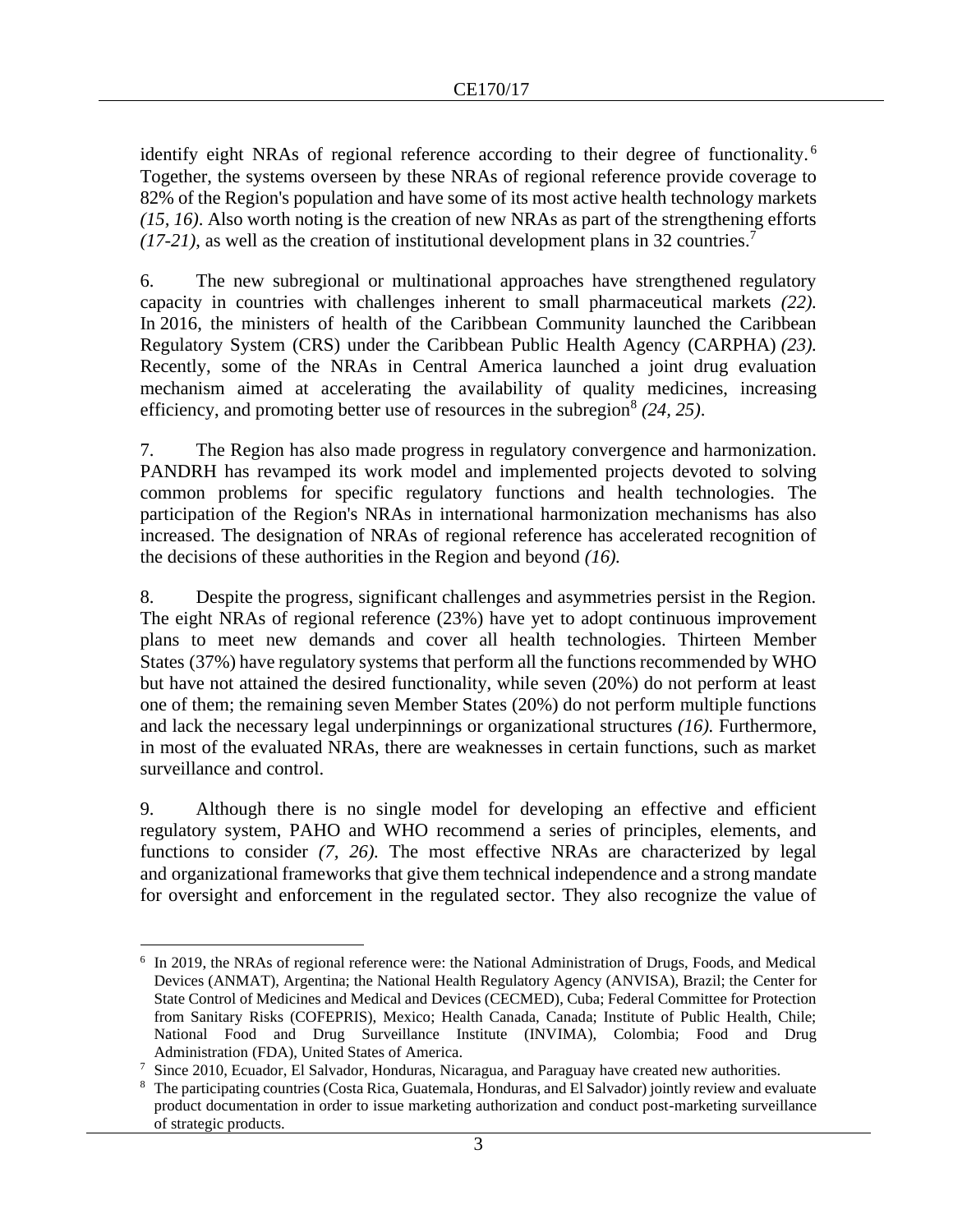harmonization initiatives and encourage the adoption of international standards.<sup>9</sup> In contrast, NRAs with more limited capacity tend to have a lower position in the health system and limited enforcement power, in addition to applying weaker or outdated standards.

10. As indicated in the 2021 report *(16)*, regulatory systems do not always have the resources necessary to operate and meet growing market demand. For example, the fiscal budgetary allocations for Latin America's NRAs of regional reference for the period 2015-2019 remained relatively stable, while the market to be regulated grew substantially *(16).* The adoption of reliance practices can boost efficiency and save resources in all regulatory systems, regardless of their installed capacity, in addition to extending capacities beyond the national territory. However, Member States should follow the principles adopted by the Ninth PANDRH Conference and the good reliance practices adopted by the WHO Expert Committee on Specifications for Pharmaceutical Preparations *(27, 28)* to ensure that these practices do not lower the quality of health technologies.<sup>10</sup>

11. Gaps persist in the transparency of regulatory decisions, despite the increase in digital publication of the results of regulatory processes by NRAs. Furthermore, there are still problems related to information exchange and the availability of public information that would allow for the adoption of reliance practices, identification of the origin of products, and deviations detected in market surveillance.

12. Regulatory systems must regulate and oversee all health technologies pertinent to the health system, employing benefit-risk criteria. Medical devices require special consideration, since their enormous variety and multiple origins pose many challenges to their regulation. Medical devices are essential goods for health promotion and for disease prevention and treatment, and palliative care. PASB's participation as an affiliate organization of the International Medical Device Regulators Forum (IMDRF) and the creation of the Regional Working Group on Medical Device Regulation have facilitated progress in regulating these products in the Region.<sup>11</sup> However, in 2020, only five of 22 NRAs met 90% of the basic capacity measurement indicators, 11 met at least 75% of them, and another 5 met less than 50%.<sup>12</sup> Similarly, regulatory systems should exercise their

Argentina, Brazil, Canada, Mexico, and the United States of America are part of the Pharmaceutical Inspection Cooperation Scheme (PIC/S); Brazil, Canada, Mexico, and the United States of America are members of the International Council for Harmonisation of Technical Requirements for Pharmaceuticals for Human Use (ICH), in which Argentina, Colombia, and Cuba are observers; Canada, Chile, Mexico, Peru, and the United States of America are members of the Asia-Pacific Economic Cooperation Forum (APEC); and Brazil, Canada, and the United States of America are members of the International Medical Device Regulators Forum (IMDRF), in which Argentina is an official observer.

<sup>&</sup>lt;sup>10</sup> These principles are the basis for WHO guidance in the 2021 document.

 $11$  This Regional Working Group was formed in 2012 to strengthen regulatory capacity in relation to medical devices. As of 2022, this group of 25 Member States had created groups similar to the IMDRF, supported training courses and the drafting of technical documents, and agreed on indicators and evaluations for measuring regulatory capacity.

<sup>&</sup>lt;sup>12</sup> Data from PAHO's "Regional Mapping of Medical Device Regulation" survey, which collected data from 22 countries in 2020 and covered the following topics: human resources, good regulatory practices, national regulatory systems, import control, marketing authorization, post-marketing surveillance, regulatory inspections, testing laboratories, clinical research, and in vitro diagnostic devices.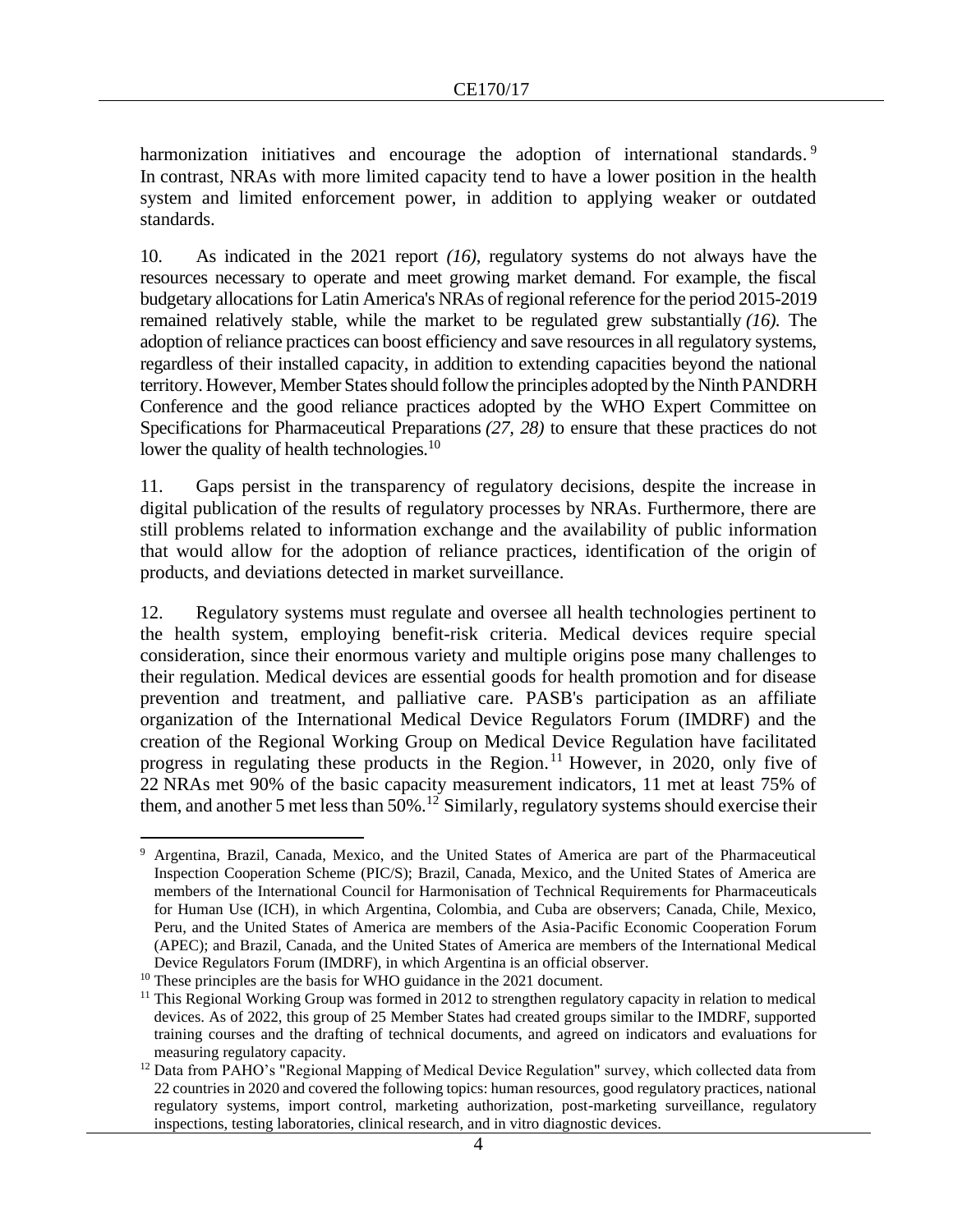responsibility for verifying the quality, safety, and efficacy of blood and blood products through regulatory frameworks and monitoring of the collection, processing, and administration of blood and its components, as well as plasma intended for fractionation *(29)*. <sup>13</sup> In most countries, blood services are overseen exclusively by the ministry of health to verify the quality of transfusion products but not of products that enter the production system. Likewise, heterogeneity and weaknesses persist in the regulation of generic or multisource products and biosimilars *(6, 30)*. <sup>14</sup> The Ninth PANDRH Conference adopted recommendations on the regulation of advanced cellular therapeutics and personalized products, as most regulatory systems do not yet have appropriate regulations *(31).* The regulation of products intended for use in traditional medicine is an issue that must be considered in countries where such practices prevail.

13. Post-marketing surveillance is a weakness in the Region's regulatory systems.<sup>15</sup> These surveillance functions tend to be less prioritized and have fewer resources allocated *(16*), and coordination gaps in their implementation between NRAs and other actors in the system persist. For example, in Latin America, only Brazil and Colombia have national hemovigilance programs with extensive coverage of blood services. Many NRAs have difficulty in assuming responsibility for managing events supposedly attributable to vaccination and immunization (ESAVI), and structural, reporting and coordination problems with immunization programs persist.<sup>16</sup> Also, despite the creation of the Exchange of Reports on Adverse Events of Medical Devices (REDMA) program, gaps in technovigilance still persist, and only 13 out of 22 countries report that they have legal measures governing the technovigilance of medical devices.<sup>17</sup>

14. Substandard and falsified medical products pose an unacceptable health risk *(32).*  The countries of the Region spearheaded the creation of the WHO Member State mechanism on substandard and falsified medical products and, over the past five years, have significantly increased incident reporting through the WHO Global Surveillance and Monitoring System *(33).* Internet sales increase the challenge and require new regulatory frameworks and detection and response strategies *(34).* Solutions that allow for the

<sup>&</sup>lt;sup>13</sup> Blood products include whole blood and blood components for direct transfusion in patients—that is, cellular components (red blood cells and platelets), plasma, and cryoprecipitate. Blood products also include protein concentrates obtained from plasma or plasma-derived medicinal products. Furthermore, fractionated plasma and other blood components are used as basic materials for the manufacture of blood products.

<sup>&</sup>lt;sup>14</sup> The WHO uses the term *multisource pharmaceutical product* and defines it as a pharmaceutical equivalent or alternative that may or may not be a therapeutic equivalent. Multisource pharmaceutical products that are therapeutically equivalent are considered interchangeable *(39).*

<sup>&</sup>lt;sup>15</sup> For the purposes of this document, post-marketing surveillance includes pharmacovigilance, technovigilance, and hemovigilance, in addition to market oversight and control.

<sup>&</sup>lt;sup>16</sup> Many Member States do not reach the minimum threshold of 200 annual adverse event reports per million population or do not notify the WHO Collaborating Centre for International Drug Surveillance in Uppsala. Fewer than 18 Member States have reported ESAVIs associated with COVID-19 vaccines to this Collaborating Center. Data from the 2021 *Regional Survey on the State of ESAVI Surveillance Information Systems* (forthcoming).

REDMA, a program for the exchange of notifications of adverse events associated with medical devices in the Region of the Americas, is a joint initiative of PAHO and CECMED, a PAHO/WHO Collaborating Center on the regulation of health technologies, within the framework of activities of the Regional Working Group on Medical Device Regulation. The data are available in PRAIS.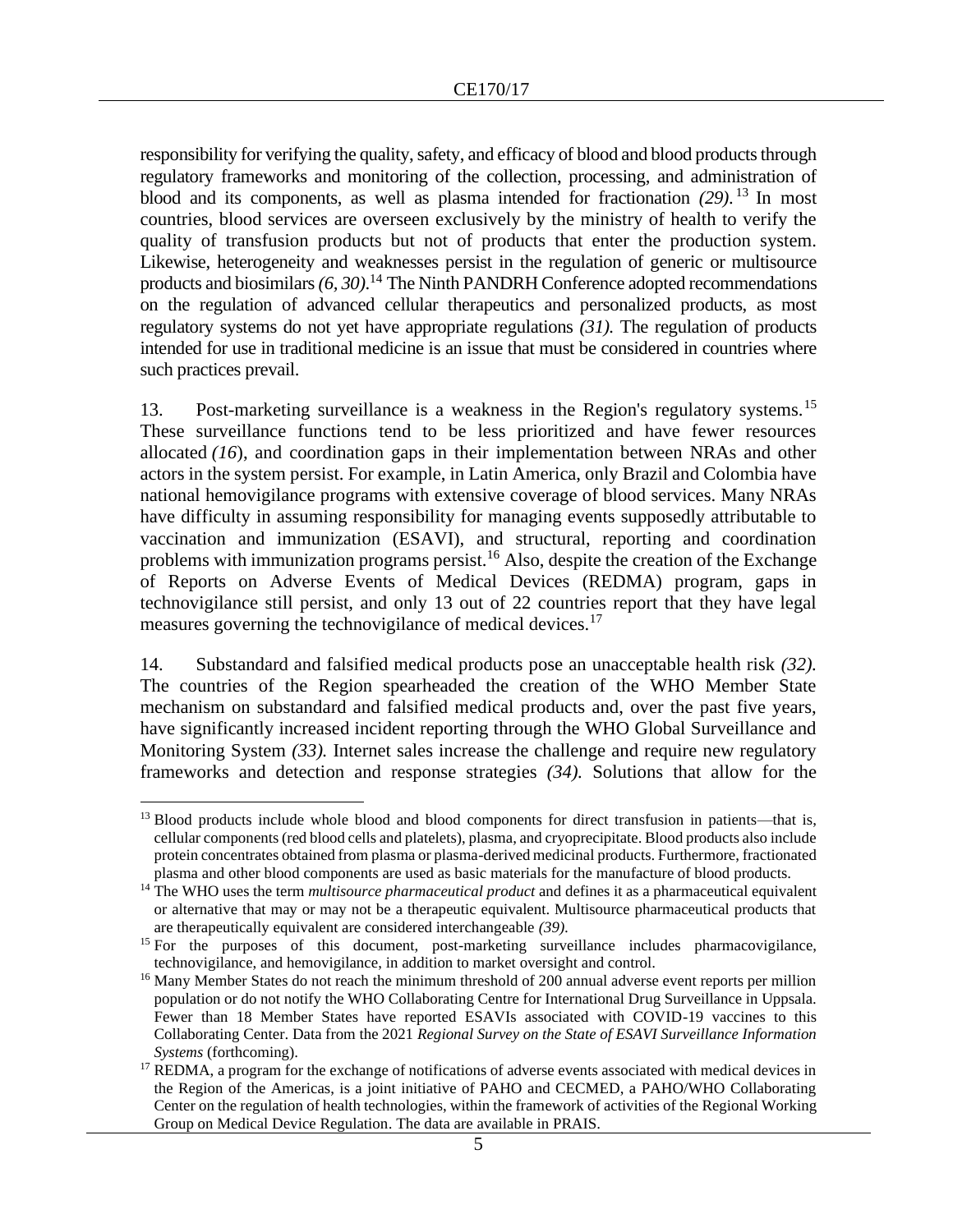traceability of products throughout their entire life cycle and working in networks are extremely valuable in fighting substandard and falsified medical products, as well as in post-marketing surveillance.<sup>18</sup>

15. Over-the-counter sales of antibiotics remains a common practice in Latin America and the Caribbean, with the consequent health risks and contribution to antimicrobial resistance, despite the fact that the majority of Member States have regulations on the dispensing of antibiotics under prescription and some have taken steps to enforce them.<sup>19</sup>

16. In Latin America and the Caribbean, there are delays in updating and implementing the inspection standards recommended by WHO in relation to good manufacturing, clinical, and storage and distribution practices. Moreover, Member States continue to rely heavily on imports of products and raw materials and do not always have the necessary means to control the quality of imported substances. Regulatory inspections conducted locally or in other countries are not always based on benefit-risk criteria, and there is opportunity to use the decisions of other reliable jurisdictions to guarantee the quality of all manufacturing components. In addition, the integrity of supply chains is threatened by weaknesses in the verification of good storage and distribution practices (*35*) throughout the product lifecycle. For example, in the biennium 2020-2021, PAHO recorded more than 200 events related to deviations in the storage conditions for biologics.<sup>20</sup>

17. Strengthening regulation in health technology-producing countries is a high-yield investment, and the application of international standards has a positive impact on export prospects *(16)* and eligibility for WHO prequalification and United Nations procurement systems *(8).*<sup>21</sup>

18. Despite an increase in the number of clinical trials in Latin America and the Caribbean, many countries have limited capacity to oversee and monitor them. In 2019, 11 of the 35 Member States had legal measures in place for the authorization and oversight of clinical trials that did not comply with WHO recommendations *(16).*

19. Regulatory systems play key roles in public health emergencies, but countries do not always have regulatory plans for these situations: in 2018, 15 out of 16 Member States reported that they had adopted a national pandemic influenza plan that included regulatory preparedness,

<sup>&</sup>lt;sup>18</sup> There are regional NRA networks for both pharmacovigilance and the prevention, detection, and response to substandard and falsified medical products. The 35 Member States share information to strengthen the detection and reporting of adverse events, as well as the calculation of risks and benefits.

<sup>&</sup>lt;sup>19</sup> A total of 21 out of 23 countries in Latin America and the Caribbean in 2015 and 15 out of 18 countries in Latin America in 2020 reported that antibiotics could be purchased without a prescription despite regulations to the contrary. Data taken from *Lines of action and indicators for the rational use of medicines and other health technologies* (forthcoming).

 $20$  It is estimated that these events affected the quality of more than 1 million doses of vaccines and entailed an estimated loss of more than US\$ 1.4 million, and that that number represents only a portion of the total deviations that occurred in the Region during this period.

<sup>&</sup>lt;sup>21</sup> Since 2016, products authorized, marketed, and inspected by NRAs of regional reference are eligible for purchase through PAHO's revolving funds (*36*). In addition, WHO has recognized the functionality or regulatory capacity of NRAs in the prequalification programs for medical products since their inception: vaccines (1987), in vitro diagnostics (1988), and medicines (2001) *(37).*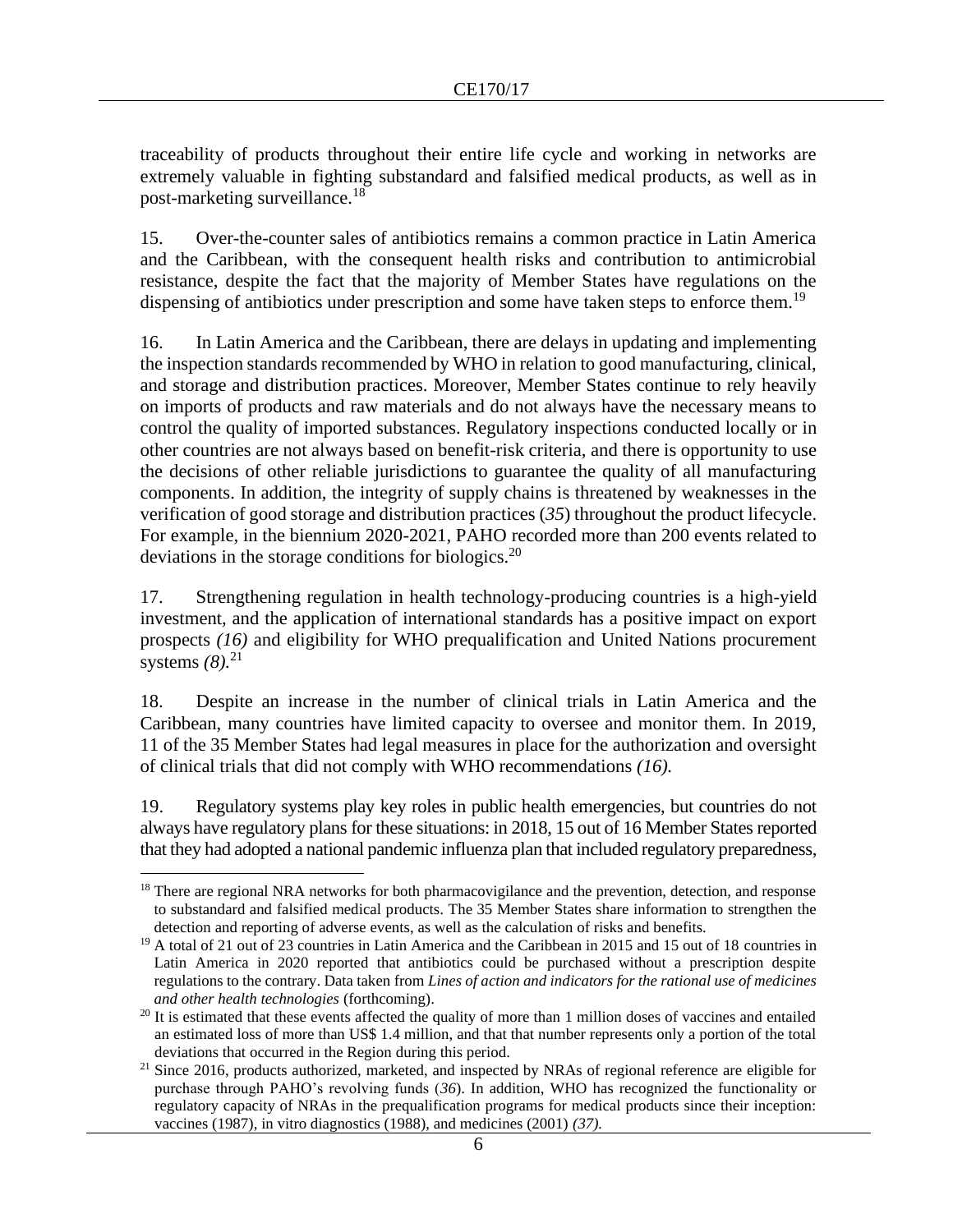but only 31% had verified its functionality. In addition, six of 16 Member States indicated that they did not have a plan to ensure the availability of essential products during a pandemic *(38).* Faced with the COVID-19 pandemic, NRAs adopted measures to address regulatory issues surrounding access to essential technologies. In April 2020, PASB created a network to detect and overcome pandemic-related regulatory obstacles and promote timely information exchange among NRAs.<sup>22</sup> Thanks to the introduction of emergency regulatory measures and reliance on the decisions of other jurisdictions regarding the introduction of essential products, Member States did not report regulatory delays in the entry of essential inputs for the COVID-19 response. WHO recommendations on the use of vaccines from the Emergency Use Listing, facilitation of the Member States' access to evaluation reports on these vaccines, and implementation of accelerated procedures or exemptions to authorize the entry of products purchased through PAHO's revolving funds *(39)* were essential to the acceleration and efficiency of regulatory authorizations in the countries. However, the effort to facilitate more flexible regulatory measures for the emergency has sometimes put pressure on NRAs to relax supervision and control measures. Safeguarding the technical independence of NRAs is critical to unbiased decisions consistent with good regulatory practices and for monitoring product performance during emergencies to prevent the use of products of dubious effectiveness or substandard quality.

20. As indicated above, in 2015 the WHO Member States supported the adoption of a single tool and methodology (the GBT tool) to comparatively evaluate all regulatory systems, identify gaps, and strengthen the systems. The Region of the Americas played an active role in defining this global strategy and designing this tool. Furthermore, the designation of authorities on the WHO listing will make it possible to identify reliable regulatory systems, promoting reliance on the decisions of other jurisdictions and boosting the efficiency of the prequalification and procurement system. WHO is currently designing a transition to the new system *(40)*, which will have an impact on international qualification of the Region's NRAs.<sup>23</sup>

 $^{22}$  In 2020, the NRA pandemic response focal point network provided PAHO with information on existing regulatory mechanisms for the COVID-19 response. The information exchanged in the network was made available to more than 750 users in an exclusive community of practice created in PRAIS with PAHO support. As of December 2021, at more than 30 meetings, the sharing of practices for the pandemic response and information on products included in the WHO Emergency Use Listing, among other activities, was promoted.

<sup>&</sup>lt;sup>23</sup> As part of the shift in the use of the term *stringent regulatory authority* (SRA) for WHO-listed authority (WLA). WHO published a provisional five-year listing that includes the following entities: 1) regulatory authorities considered to be stringent NRAs prior to the ICH reform of 2015; 2) NRAs of regional reference in the Americas; 3) NRAs that have reached maturity level 3 or 4 after evaluation with the WHO global tool; 4) Functional NRAs for the regulation of vaccines evaluated by WHO before 2016; and 5) high-performance NRAs for vaccine regulation. This list is available at:

[https://cdn.who.int/media/docs/default-source/medicines/regulatory-updates/wla/list-of-transitional](https://cdn.who.int/media/docs/default-source/medicines/regulatory-updates/wla/list-of-transitional-wlas.pdf)[wlas.pdf.](https://cdn.who.int/media/docs/default-source/medicines/regulatory-updates/wla/list-of-transitional-wlas.pdf)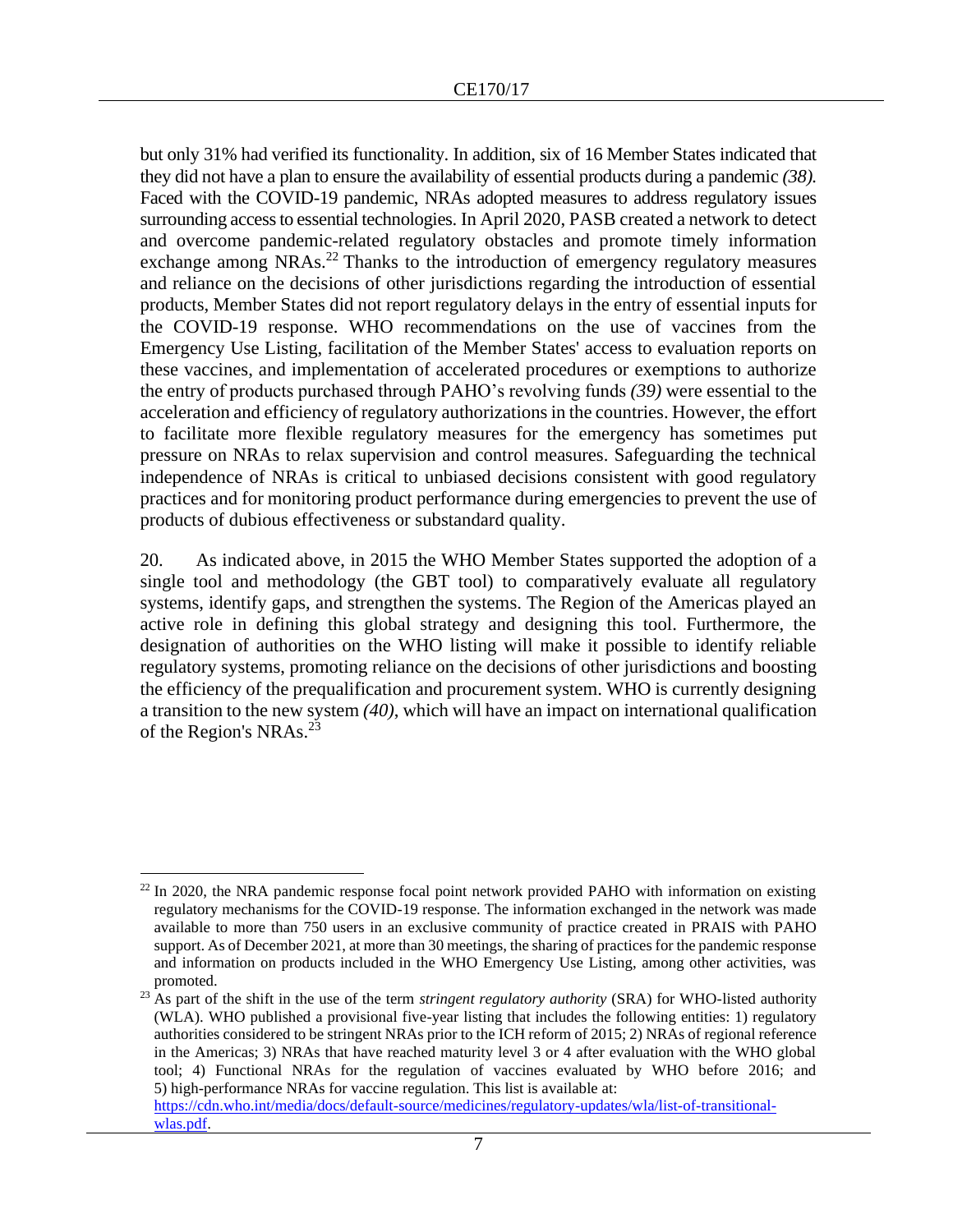## **Proposal**

21. The objective of this policy is to promote efficient regulatory systems in all Member States, tailored to the needs of their health systems, with a maturity level of 3 or higher in order to ensure the quality, safety, and efficacy of health technologies, in keeping with PAHO/WHO recommendations.<sup>24</sup> In addition, where national policies are in place and the context permits, regulatory systems can help foster the production of health technologies that promote equitable access, health and well-being, and economic and social development.

### *Adopt sustainable State policies to strengthen the governance and stewardship of regulatory systems*

22. Strengthening regulatory systems requires time, resources, and a sustained commitment. Consolidating a regulatory system requires the designation of an NRA that conducts, coordinates, and facilitates the integration of its components. This coordination must be formalized through legal measures and translated into transparent and efficient mechanisms for joint work, both in routine and crisis situations. In addition, NRAs need to occupy a high position in the national health system and require a strong mandate for oversight and enforcement in their territories. Technical independence, equity, transparency, ethics, a code of conduct, absence of conflicts of interest, risk management, accountability, and application of regulatory science are the principles that should guide NRA activities. The legal underpinnings for performing their functions are a cross-cutting element necessary to perform their functions, along with standards, guidelines, specifications and procedures, funding and other resources, quality assurance, information systems, and competent human resources *(26)*.

### *Promote the strengthening of regulatory systems to ensure consistent, transparent processes based on regulatory science*

23. The application of standards based on regulatory science recommended by WHO strengthens regulatory systems and promotes health, people's trust, and support for the industrial sector. NRAs should adopt continuous improvement plans and strategies to perform the WHO recommended functions *(7)*, covering the entire product life cycle, global supply chains, and health emergencies, including waste disposal and environmental responsibility. In all cases, priorities should be based on a benefit-risk assessment and the needs of the health system. Moreover, strengthening plans must recognize and consider specific aspects of the regulation of different health technologies, including drugs, devices, or other technologies.

24. Subregional or multinational initiatives, such as the Caribbean Regulatory System or the Mechanism for the Joint Evaluation of Medicines in Central America, should be

<sup>&</sup>lt;sup>24</sup> According to the WHO Global Benchmarking Tool, the maturity of regulatory systems is assessed on a scale of 1 to 4. Maturity level 3 denotes a stable, well-functioning, integrated regulatory system, and maturity level 4, a regulatory system that operates with a high level of performance and continuous improvement.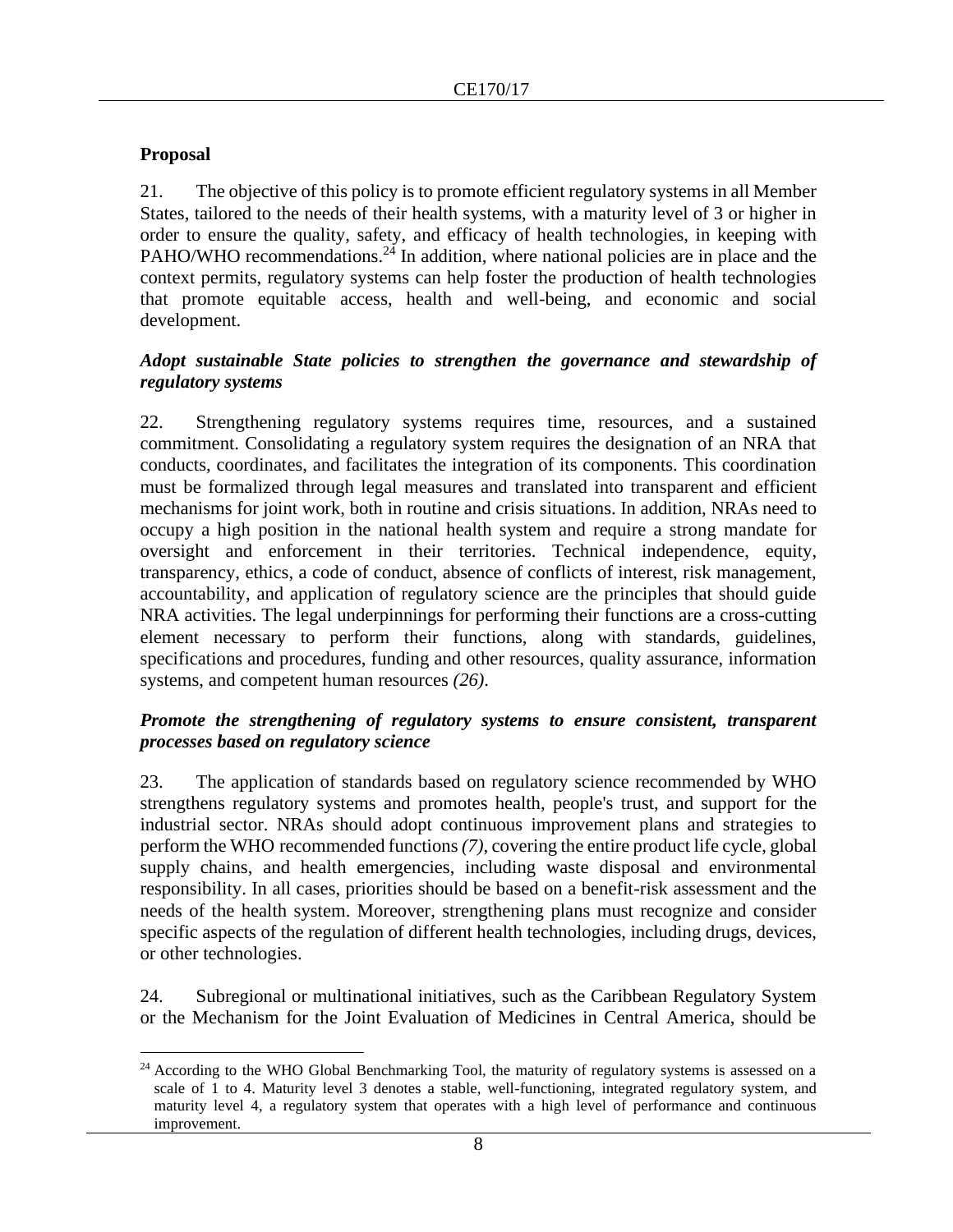strengthened to enable Member States to achieve greater regulatory maturity. Participating countries should redouble their efforts to strengthen these mechanisms, increase their use, and create synergies with national authorities.

25. Beyond the exercise of their regulatory functions, regulatory systems can contribute to improving industrial ecosystems by fostering an environment of predictability and regulatory oversight in countries with domestic production and by assuming responsibility for the regulation and control of locally manufactured products throughout their life cycle. The manufacture of medical products requires regulatory systems to perform all the regulatory functions recommended by WHO, without delegating them, to guarantee the quality, efficacy, and safety of these products and build trust in them.

## *Strengthening regulatory harmonization and convergence*

26. A globalized market for medical products requires international cooperation for effective regulation and supervision. National regulations should cover supply chains that include production plants and active ingredients from other jurisdictions with varying degrees of oversight. NRAs can increase their effectiveness both within their jurisdictions and beyond by exchanging information, sometimes sharing tasks, and in many cases, relying on the use of decisions from other trusted jurisdictions. Regulatory systems should encourage creation of the necessary agreements and mechanisms to allow for this exchange of information.

27. Robust regulatory systems and the harmonization of regulatory standards can minimize legal barriers to accessing essential medical products, including vaccines, during a health emergency. Given the challenges facing the countries during the COVID-19 pandemic, there is an urgent need to strengthen regulatory systems before the next widespread health emergency occurs.

28. Increased collaboration through PANDRH and other networks on specific health issues and technologies, as well as participation in international harmonization and convergence mechanisms, can substantially boost regulatory capacity in the Region and facilitate adoption of WHO recommended standards and the exchange of information for regulatory decision-making.

29. Promoting the transparency of regulatory decisions through digital publication of all aspects relevant to a clear understanding of the grounds for decisions, and providing information, in collaboration with the industrial sector, that confirms the origin of products and whether they correspond to the versions authorized in other markets, are requirements for convergence and for facilitating reliance on decisions from other jurisdictions. Among other aspects, these are factors that will build trust and promote regulatory efficiency.

## *Adopt new evaluation systems based on the WHO Global Benchmarking Tool (GBT) and related mechanisms*

30. The evaluation and qualification system used by PASB will be updated to align it with the new WHO Global Benchmarking Tool. PAHO will reactivate the mechanism for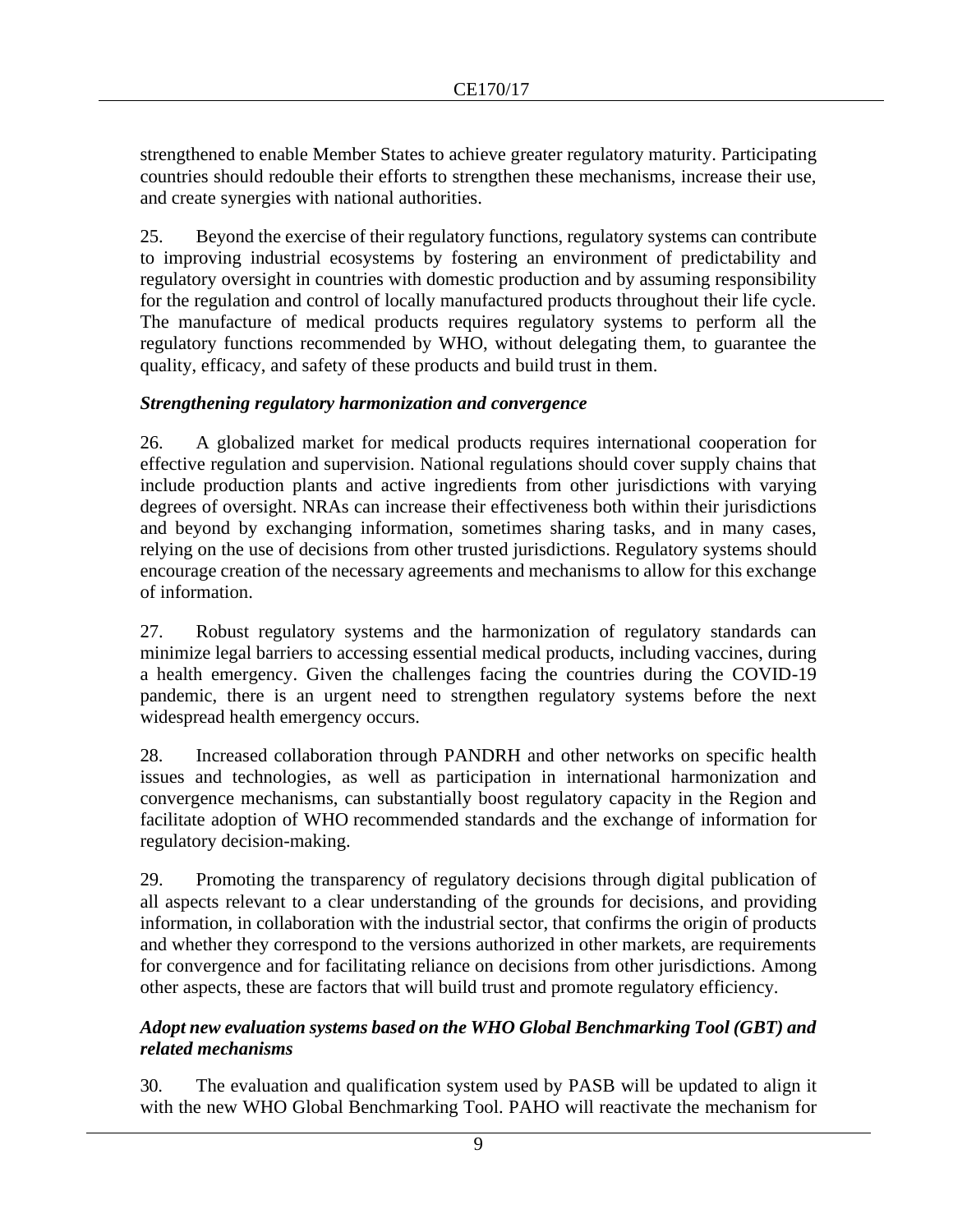evaluating and qualifying regulatory systems to strengthen them through an institutional development plan aimed at reaching maturity level 3 or higher. If any Member State believes its regulatory authority can be designated a WHO listed authority, PAHO will coordinate with the respective WHO programs to initiate the process. Designation as a WHO listed authority will make products from markets overseen by these authorities eligible for purchase through PAHO's revolving funds once the transition period has concluded.

31. In addition, cooperation and coordinated technical assistance will be promoted among NRAs to address asymmetries in the maturity of regulatory systems and to increase expertise, information exchange, and participation until the projected maturity levels and their sustainability are reached.

## **Monitoring and Evaluation**

32. Implementation of the recommended actions is expected to be monitored through consultations and joint work with the NRAs. The evaluation of regulatory systems and the adoption of institutional development plans in keeping with the new international methodologies are also expected.

33. This policy will remain in effect until it is replaced, and a progress report will be submitted to the Governing Bodies every five years.

34. This policy will contribute to the achievement of Outcome 8 of the PAHO Strategic Plan 2020-2025 (Access to health technologies) and will therefore also be reported in the respective monitoring and evaluation reports.

## **Financial Implications**

35. Annex B, "Report on the Financial and Administrative Implications of the Proposed Resolution for PASB", provides detailed information on the financial resources required for this policy. The analytical form linking the agenda item to the institutional mandates is also attached as Annex C.

### **Action by the Executive Committee**

36. The Executive Committee is invited to review the information presented in this document, make any comments it deems pertinent, and consider approving the proposed resolution in Annex A.

Annexes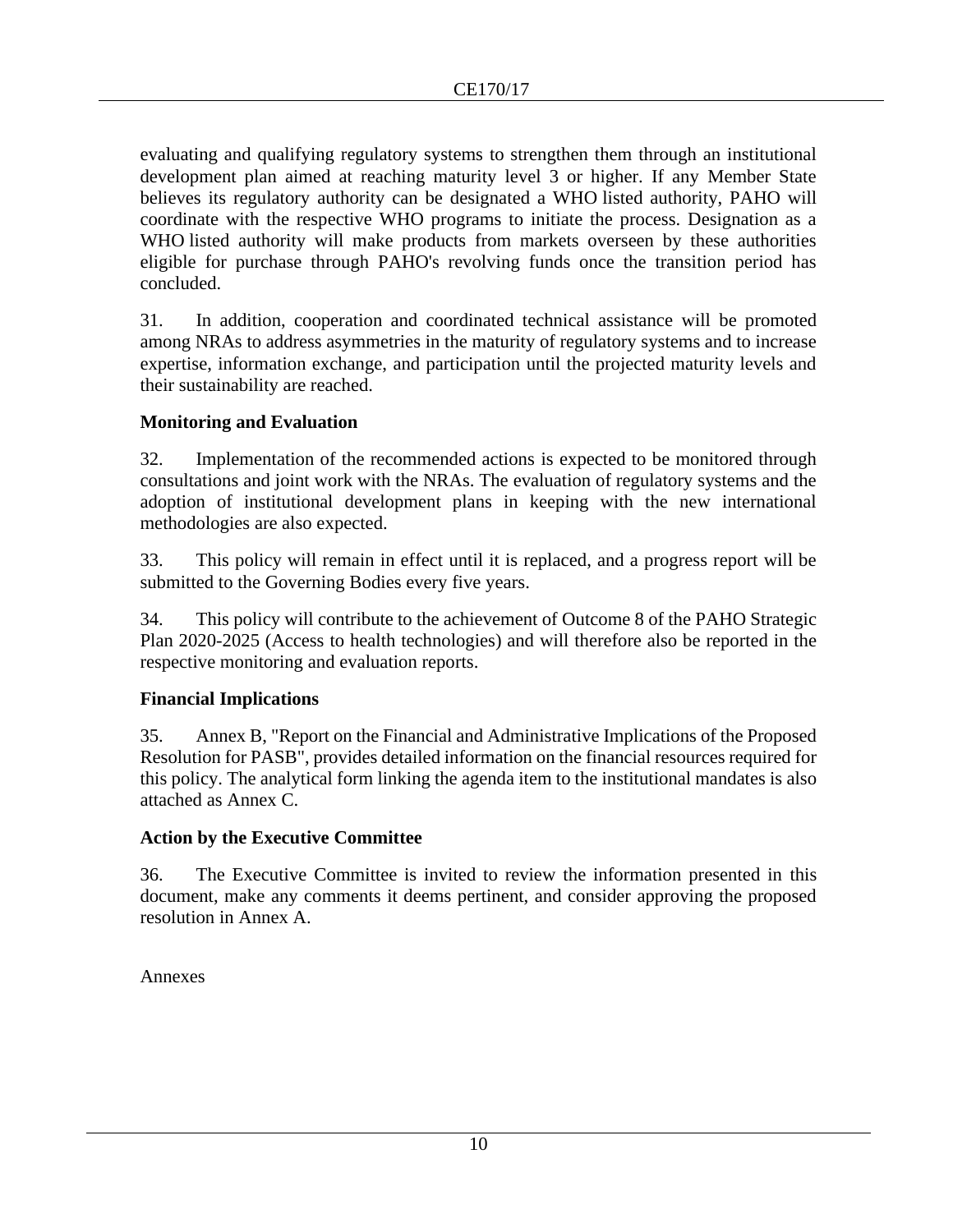## **References**

- 1. Pan American Health Organization. Drug Regulatory Harmonization. 42nd Directing Council of PAHO, 52nd Session of the Regional Committee of WHO for the Americas; 2000 Sep 25-29; Washington, DC. Washington, DC: PAHO; 2000 (Resolution CD42.R11) [cited 2022 Jan 11]. Available from: [https://iris.paho.org/bitstream/handle/10665.2/1426/CD42.R11en.pdf.](https://iris.paho.org/bitstream/handle/10665.2/1426/CD42.R11en.pdf)
- 2. Pan American Health Organization. Strengthening National Regulatory Authorities for Medicines and Biologicals. 50th Directing Council of PAHO, 62nd Session of the WHO Regional Committee for the Americas; 2010 Sep 27-Oct 1; Washington, DC. Washington, DC: PAHO; 2010 (Resolution CD50.R9) [cited 2022 Jan 11]. Available from: [https://www.paho.org/hq/dmdocuments/2010/CD50.R9-e.pdf.](https://www.paho.org/hq/dmdocuments/2010/CD50.R9-e.pdf)
- 3. Pan American Health Organization. Strategic Development Plan 2014-2020 of the Pan American Network for Drug Regulatory Harmonization (PANDRH) [Internet]. Washington, DC: PAHO; 2014 (PANDRH Series, Technical Document No. 14) [cited 2022 Jan 11]. Available from: [https://www.paho.org/sites/default/files/drug-harmonization-Strategic-Plan-](https://www.paho.org/sites/default/files/drug-harmonization-Strategic-Plan-PANDRH-04-20-2015.pdf)[PANDRH-04-20-2015.pdf.](https://www.paho.org/sites/default/files/drug-harmonization-Strategic-Plan-PANDRH-04-20-2015.pdf)
- 4. Pan American Health Organization. Statutes of the Pan American Network for Drug Regulatory Harmonization (PANDRH) [Internet]. Washington, DC: PAHO; 2015 [cited 2022 May 18]. Available from: [https://www.paho.org/es/documentos/estatutos-red-panamericana-para-armonizacion](https://www.paho.org/es/documentos/estatutos-red-panamericana-para-armonizacion-reglamentacion-farmaceutica-red-parf?msclkid=5806514bcfaf11ecab9dadbd8f8f5ac0)[reglamentacion-farmaceutica-red-parf?msclkid=5806514bcfaf11ecab9dadbd8f8f5ac0.](https://www.paho.org/es/documentos/estatutos-red-panamericana-para-armonizacion-reglamentacion-farmaceutica-red-parf?msclkid=5806514bcfaf11ecab9dadbd8f8f5ac0)
- 5. World Health Organization. Regulatory system strengthening for medical products. 67th World Health Assembly; 2014 May 19-24; Geneva. Geneva: WHO; 2014 (Resolution WHA67.20) [cited 2022 Jan 11]. Available from: [https://apps.who.int/gb/ebwha/pdf\\_files/WHA67/A67\\_R20-en.pdf.](https://apps.who.int/gb/ebwha/pdf_files/WHA67/A67_R20-en.pdf)
- 6. World Health Organization. Access to biotherapeutic products including and ensuring their quality, safety and efficacy [Internet]. 67th World Health Assembly; 2014 May 24; Geneva. Geneva: WHO; 2014 (Resolution WHA67.21) [cited 2022 Jan 11]. Available from: [https://apps.who.int/gb/ebwha/pdf\\_files/WHA67/A67\\_R21-en.pdf.](https://apps.who.int/gb/ebwha/pdf_files/WHA67/A67_R21-en.pdf)
- 7. Pan American Health Organization. Global Benchmarking Tool (GBT) for Evaluation of National Regulatory System of Medical Products. Geneva: WHO; 2021 [cited 2022 Jan 11]. Available from: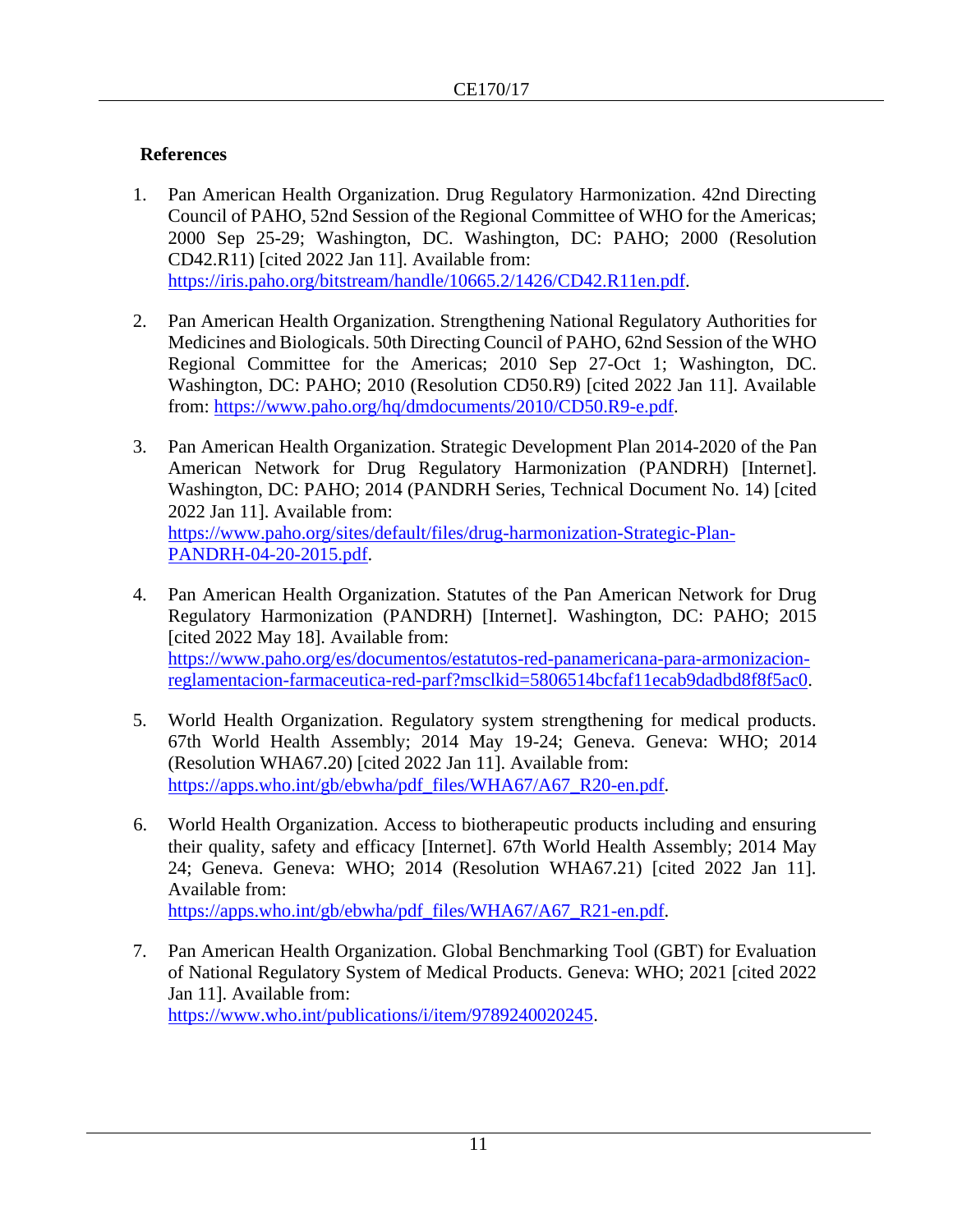- 8. World Health Organization. Evaluating and publicly designating regulatory authorities as WHO listed authorities: Policy document [Internet]. Geneva: WHO; 2021 [cited 2021 Mar 5]. Available from: [https://www.who.int/publications/i/item/9789240023444.](https://www.who.int/publications/i/item/9789240023444)
- 9. Pan American Health Organization. The Sustainable Health Agenda for the Americas 2018-2030: A call to action for health and well-being in the region [Internet]. 29th Pan American Sanitary Conference, 69th Session of the Regional Committee of WHO for the Americas; 2017 September 25-29; Washington, DC. Washington, DC: PAHO; 2017 (Document CSP29/6, Rev. 3) [cited 2021 March 5]. Available from: [https://iris.paho.org/bitstream/handle/10665.2/49170/CSP296-eng.pdf.](https://iris.paho.org/bitstream/handle/10665.2/49170/CSP296-eng.pdf)
- 10. Pan American Health Organization. Strategic Plan of the Pan American Health Organization 2020-2025 [Internet]. 57th Directing Council of PAHO, 71st Session of the Regional Committee of WHO for the Americas; 2019 Sep 30-Oct 4; Washington, DC. Washington, DC: PAHO; 2019 (Official Document 359) [cited 2021 March 5]. Available from: [https://www3.paho.org/hq/index.php?option=com\\_docman&view=download&alias=5](https://www3.paho.org/hq/index.php?option=com_docman&view=download&alias=50290-cd57-od359-e-strategic-plan-paho&category_slug=cd57-en&Itemid=270&lang=en) [0290-cd57-od359-e-strategic-plan-paho&category\\_slug=cd57-](https://www3.paho.org/hq/index.php?option=com_docman&view=download&alias=50290-cd57-od359-e-strategic-plan-paho&category_slug=cd57-en&Itemid=270&lang=en)

[en&Itemid=270&lang=en.](https://www3.paho.org/hq/index.php?option=com_docman&view=download&alias=50290-cd57-od359-e-strategic-plan-paho&category_slug=cd57-en&Itemid=270&lang=en)

11. Pan American Health Organization. Access and Rational Use of Strategic and High-cost Medicines and other Health Technologies [Internet]. 55th Directing Council of PAHO, 68th Session of the Regional Committee of WHO for the Americas; 2016 Sep 26-30; Washington, DC. Washington, DC: PAHO; 2016 (Resolution CD55.R12) [cited 2022 Jan 11]. Available from:

[https://iris.paho.org/bitstream/handle/10665.2/31432/CD55-R12-e.pdf.](https://iris.paho.org/bitstream/handle/10665.2/31432/CD55-R12-e.pdf)

- 12. Pan American Health Organization. Increasing Production Capacity for Essential Medicines and Health Technologies [Internet]. 59th Directing Council of PAHO, 73rd Session of the Regional Committee of WHO for the Americas; 2021 Sep 20-24; Virtual session. Washington, DC: PAHO; 2021 (Resolution CD59.R3) [cited 2022 Jan 11]. Available from: [https://www.paho.org/en/documents/cd59r3-increasing-production-capacity-essential](https://www.paho.org/en/documents/cd59r3-increasing-production-capacity-essential-medicines-and-health-technologies)[medicines-and-health-technologies.](https://www.paho.org/en/documents/cd59r3-increasing-production-capacity-essential-medicines-and-health-technologies)
- 13. World Health Organization. Strengthening local production of medicines and other health technologies to improve access [Internet]. 74th World Health Assembly; 2021 May 24-31; Geneva, Switzerland. Geneva: WHO; 2021 (Resolution WHA74.6) [cited 2022 Jan 11]. Available from: [https://apps.who.int/gb/e/e\\_wha74.html.](https://apps.who.int/gb/e/e_wha74.html)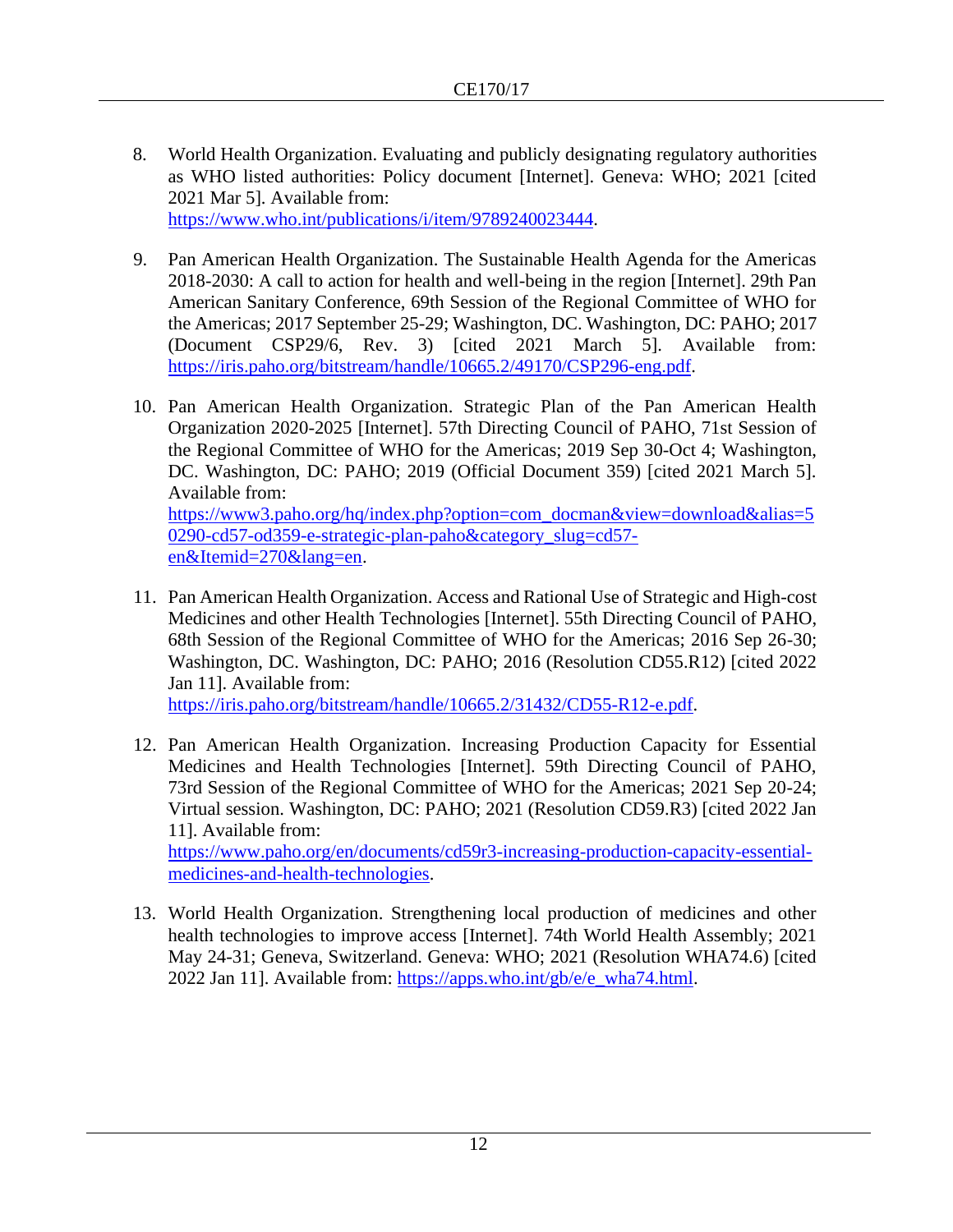- 14. Pan American Health Organization. COVID-19 Pandemic in the Region of the Americas [Internet]. 58th Directing Council of PAHO, 72nd Session of the Regional Committee of WHO for the Americas; 2020 September 28-29; Virtual session. Washington, DC: PAHO; 2020 (Resolution CD58.R9) [cited 2022 Jan 11]. Available from: [https://www.paho.org/en/documents/cd-r 58-e-covid-9.](https://www.paho.org/en/documents/cd-r%2058-e-covid-9)
- 15. Pan American Health Organization. Strengthening National Regulatory Authorities for Medicines and Biologicals: Progress Report [Internet]. 58th Directing Council of PAHO, 72nd Session of the Regional Committee of WHO for the Americas; 2020 Sep 28-29; Virtual session. Washington, DC: PAHO; 2020 (Document CD58/INF/14-E) [cited 2022 Jan 11]. Available from: [https://www.paho.org/en/documents/cd58inf14-progress-reports-technical-matters](https://www.paho.org/en/documents/cd58inf14-progress-reports-technical-matters-strengthening-national-regulatory)[strengthening-national-regulatory.](https://www.paho.org/en/documents/cd58inf14-progress-reports-technical-matters-strengthening-national-regulatory)
- 16. Pan American Health Organization. Regulatory System Strengthening in the Americas. Lessons Learned from the National Regulatory Authorities of Regional Reference [Internet]. Washington, DC: PAHO; 2021 [cited 2022 Jan 11]. Available from: [https://iris.paho.org/bitstream/handle/10665.2/53793/9789275123447\\_eng.pdf.](https://iris.paho.org/bitstream/handle/10665.2/53793/9789275123447_eng.pdf.)
- 17. Agencia Nacional de Regulación, Control y Vigilancia Sanitaria. Agencia Nacional de Regulación, Control y Vigilancia Sanitaria (Arcsa) Doctor Leopoldo Izquieta Pérez [Internet]. Guayaquil, Ecuador: ARCSA; 2020 [cited 2022 Jan 14]. Available from: [https://www.controlsanitario.gob.ec/wp](https://www.controlsanitario.gob.ec/wp-content/uploads/downloads/2020/06/Creacio%CC%81n-y-competencias-de-Arcsa.pdf.)[content/uploads/downloads/2020/06/Creacio%CC%81n-y-competencias-de-Arcsa.pdf.](https://www.controlsanitario.gob.ec/wp-content/uploads/downloads/2020/06/Creacio%CC%81n-y-competencias-de-Arcsa.pdf.)
- 18. National Assembly of the Republic of Nicaragua. Ley  $N^{\circ}$  1068, aprobada el 18 de marzo de 2021, creadora de la National Authority de Regulación Sanitaria. In: La Gaceta, Diario Oficial [Internet], Year CXXV, Number 58, 2021 Mar 24 [cited 2022 Jan 14], pp. 2836-2839. Available from: [http://legislacion.asamblea.gob.ni/normaweb.nsf/9e314815a08d4a6206257265005d21](http://legislacion.asamblea.gob.ni/normaweb.nsf/9e314815a08d4a6206257265005d21f9/3d4084b456b4529e062586a2006e1f0f?OpenDocument.) [f9/3d4084b456b4529e062586a2006e1f0f?OpenDocument.](http://legislacion.asamblea.gob.ni/normaweb.nsf/9e314815a08d4a6206257265005d21f9/3d4084b456b4529e062586a2006e1f0f?OpenDocument.)
- 19. National Congress of Paraguay. Ley Nº 6788, aprobada el 23 de agosto de 2021, que establece la competencia, atribuciones y estructura orgánica de la Dirección Nacional de Vigilancia Sanitaria. 2021 August 24 [cited 2022 Jan 14]. In: Biblioteca y Archivo del Congreso de la Nación [Internet]. Asunción, Paraguay 2022. Available from: [https://www.bacn.gov.py/leyes-paraguayas/9645/ley-n-6788-establece-la](https://www.bacn.gov.py/leyes-paraguayas/9645/ley-n-6788-establece-la-competencia-atribuciones-y-estructura-organica-de-la-direccion-nacional-de-vigilancia-sanitaria)[competencia-atribuciones-y-estructura-organica-de-la-direccion-nacional-de](https://www.bacn.gov.py/leyes-paraguayas/9645/ley-n-6788-establece-la-competencia-atribuciones-y-estructura-organica-de-la-direccion-nacional-de-vigilancia-sanitaria)[vigilancia-sanitaria.](https://www.bacn.gov.py/leyes-paraguayas/9645/ley-n-6788-establece-la-competencia-atribuciones-y-estructura-organica-de-la-direccion-nacional-de-vigilancia-sanitaria)
- 20. Republic of Honduras, Executive Branch. Decreto Ejecutivo Número PCM-032-2017 [Creación de la Agencia de Regulación Sanitaria (ARSA)]. In: La Gaceta [Internet], n.º 34.342, 2017 May [cited 2022 Jan 14], pp. A39-A44. Available from: [https://arsa.gob.hn/public/archivos/PCM0322017.pdf.](https://arsa.gob.hn/public/archivos/PCM0322017.pdf)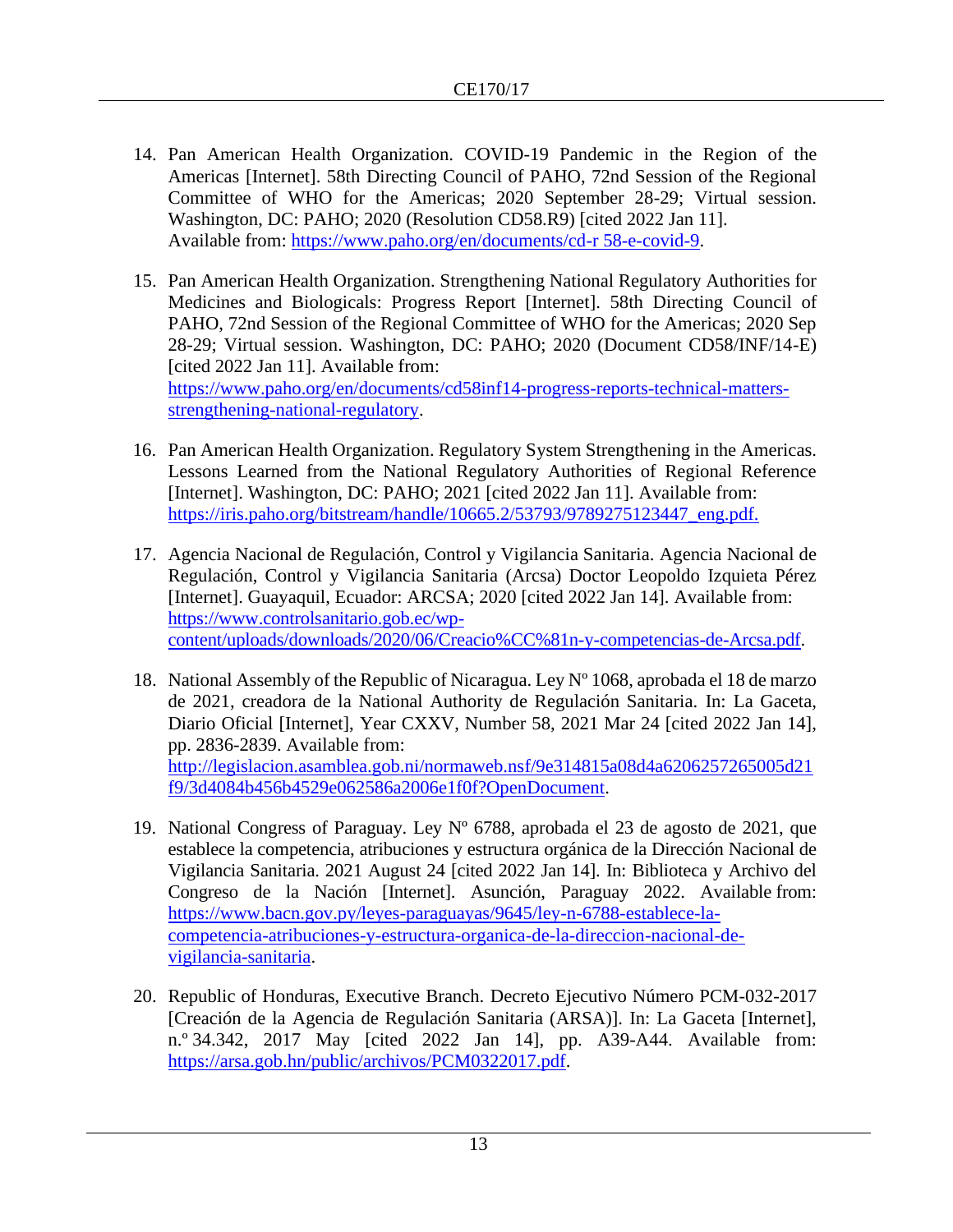- 21. Legislative Assembly of the Republic of El Salvador. Decreto  $N^{\circ}$  1008. Ley de Medicamentos. In: Diario Oficial [Internet], Vol. 394, No.43, 2012 Mar 2 [cited 2022 Jan 14], pp. 4-28. Available from: [https://www.diariooficial.gob.sv/seleccion/28294.](https://www.diariooficial.gob.sv/seleccion/28294)
- 22. Preston C, Freitas Dias M, Peña J, Pombo ML, Porrás A. Addressing the challenges of regulatory systems strengthening in small states. BMJ Global Health [Internet]. 2020 [cited 2022 Jan  $11$ ]; $5(2)$ :e001912. Available from: [https://gh.bmj.com/content/5/2/e001912.full.](https://gh.bmj.com/content/5/2/e001912.full)
- 23. Caribbean Public Health Agency (CARPHA) [Internet]. Port-of-Spain (Trinidad and Tobago): CARPHA; 2021. About the Caribbean Regulatory System [cited 2022 Jan 11]. Available from: [https://carpha.org/What-We-Do/CRS/About-Us.](https://carpha.org/What-We-Do/CRS/About-Us)
- 24. Pan American Health Organization [Internet]. Washington, DC: PAHO. PAHO presents the Mechanism for the Joint Evaluation of Medicines in Central America to the pharmaceutical sector; 2021 Jun 25 [cited 2022 Jan 11]. Available from: [https://www.paho.org/en/news/25-6-2021-paho-presents-central-american](https://www.paho.org/en/news/25-6-2021-paho-presents-central-american-mechanism-joint-evaluation-medicines-pharmaceutical)[mechanism-joint-evaluation-medicines-pharmaceutical.](https://www.paho.org/en/news/25-6-2021-paho-presents-central-american-mechanism-joint-evaluation-medicines-pharmaceutical)
- 25. Health Regulatory Agency of Honduras [Internet]. Tegucigalpa, Honduras: ARSA; c2022. Mecanismo de evaluación conjunta de expedientes de medicamentos para Centroamérica; [cited 2022 Jan 11]. Available from: [https://arsa.gob.hn/paginas/mecanismoEvaluacion.](https://arsa.gob.hn/paginas/mecanismoEvaluacion)
- 26. Pan American Health Organization. Conceptos, estrategias y herramientas para una política farmacéutica nacional en las Américas [Internet]. Washington, DC: PAHO; 2016 [cited 2022 Jan 11]. Available from: [https://iris.paho.org/handle/10665.2/28211.](https://iris.paho.org/handle/10665.2/28211)
- 27. Pan American Health Organization. Regulatory reliance principles: concept note and recommendations [Internet]. Ninth Conference of the Pan American Network for Drug Regulatory Harmonization (PANDRH); 2018 Oct 24-26; San Salvador, El Salvador. Washington, DC: PAHO; 2019 [cited 2022 Jan 11]. Available from: [https://iris.paho.org/handle/10665.2/51549.](https://iris.paho.org/handle/10665.2/51549)
- 28. World Health Organization. WHO Expert Committee on Specifications for Pharmaceutical Preparations. Fortieth Report [Internet]. Geneva: WHO; 2021 (WHO Technical Report Series 1033) [cited 2022 Jan 11]. Annex 10, Good reliance practices in the regulation of medical products: high level principles and considerations; pp. 237-268. Available from:

[https://www.who.int/publications/i/item/55th-report-of-the-who-expert-committee](https://www.who.int/publications/i/item/55th-report-of-the-who-expert-committee-on-specifications-for-pharmaceutical-preparations)[on-specifications-for-pharmaceutical-preparations.](https://www.who.int/publications/i/item/55th-report-of-the-who-expert-committee-on-specifications-for-pharmaceutical-preparations)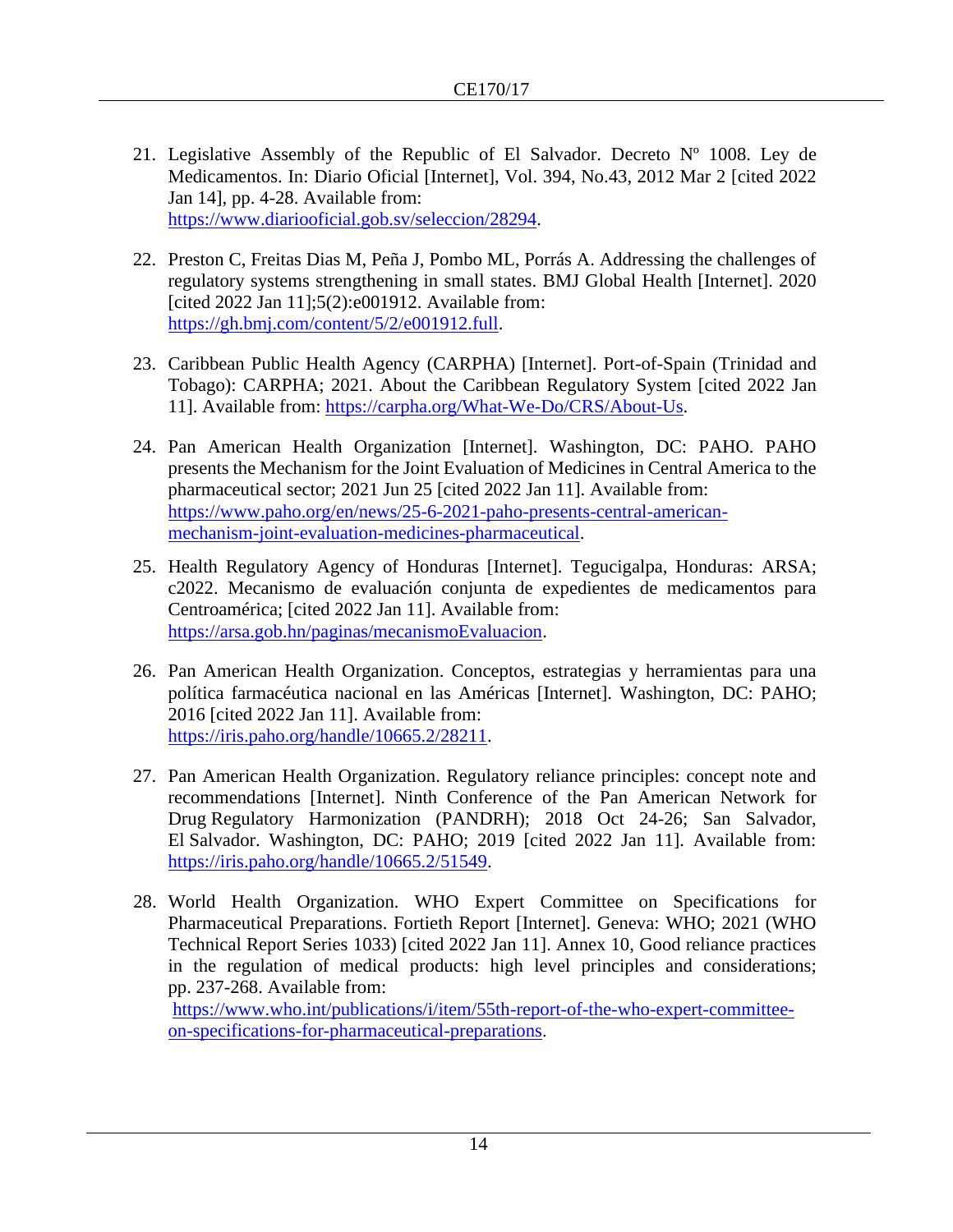- 29. World Health Organization [Internet]. Geneva: WHO; c2022. WHO Global Benchmarking  $Tool + Blood (GBT + blood)$  for evaluation of national regulatory systems of blood products including whole blood, blood components and plasma derived products; [cited 2022 Jan 11]. Available from: [https://www.who.int/tools/global-benchmarking-tools/VI-plus-blood.](https://www.who.int/tools/global-benchmarking-tools/VI-plus-blood)
- 30. World Health Organization. WHO Expert Committee on Specifications for Pharmaceutical Preparations. Fortieth Report [Internet]. Geneva: WHO; 2006 (WHO Technical Report Series 937) [cited 2021 March 5] Available from: [http://apps.who.int/iris/bitstream/handle/10665/43443/WHO\\_TRS\\_937\\_eng.pdf.](http://apps.who.int/iris/bitstream/handle/10665/43443/WHO_TRS_937_eng.pdf)
- 31. Pan American Health Organization. Regulation of Advanced Therapy Medicinal Products: Concept Note and Recommendations. Ninth Conference of the Pan American Network for Drug Regulatory Harmonization (PANDRH); 2018 Oct 24-26; San Salvador, El Salvador. Washington, DC: PAHO; 2019. Available from: https://iris.paho.org/handle/10665.2/51557.
- 32. World Health Organization. A study on the public health and socioeconomic impact of substandard and falsified medical products. Geneva: WHO; 2017.
- 33. World Health Organization. WHO Global Surveillance and Monitoring System for substandard and falsified medical products. Geneva: WHO; 2017.
- 34. World Health Organization. Report of the tenth meeting of the Member State mechanism on substandard and falsified medical products. [Internet]. Tenth Meeting of the Member State mechanism on substandard and falsified medical products; 2021 Oct 27-28, Geneva. Geneva: WHO; 2021 (Document A/MSM/10/11) [cited 2022 Jan 11]. Available from:

[https://apps.who.int/gb/sf/pdf\\_files/MSM10/A\\_MSM10\\_11-en.pdf.](https://apps.who.int/gb/sf/pdf_files/MSM10/A_MSM10_11-en.pdf)

- 35. World Health Organization. WHO Expert Committee on Specifications for Pharmaceutical Preparations. Fourth Report [Internet]. Geneva: WHO; 2020 (WHO Technical Report Series 1025) [cited 2021 March 5]. Annex 7, Good storage and distribution practices for medical products; pp. 157-187. Available from: [https://www.who.int/docs/default-source/medicines/norms-and](https://www.who.int/docs/default-source/medicines/norms-and-standards/guidelines/trs1025/trs1025-annex7.pdf?sfvrsn=9b8f538c_2)[standards/guidelines/trs1025/trs1025-annex7.pdf?sfvrsn=9b8f538c\\_2.](https://www.who.int/docs/default-source/medicines/norms-and-standards/guidelines/trs1025/trs1025-annex7.pdf?sfvrsn=9b8f538c_2)
- 36. Pan American Health Organization. Strategic Fund. Access to quality medicines and health supplies in the Americas. Annual Report 2016 [Internet]. Washington, DC: PAHO; 2017 [cited 2022 Jan 11]. Available from: [https://www.paho.org/en/documents/annual-report-2016-paho-strategic-fund-access](https://www.paho.org/en/documents/annual-report-2016-paho-strategic-fund-access-high-quality-medicines-and-health)[high-quality-medicines-and-health.](https://www.paho.org/en/documents/annual-report-2016-paho-strategic-fund-access-high-quality-medicines-and-health)
- 37. World Health Organization [Internet]. Geneva: WHO; c2022. History and Mission of WHO Prequalification; [cited 2022 Jan 11]. Available from: [https://extranet.who.int/pqweb/about.](https://extranet.who.int/pqweb/about)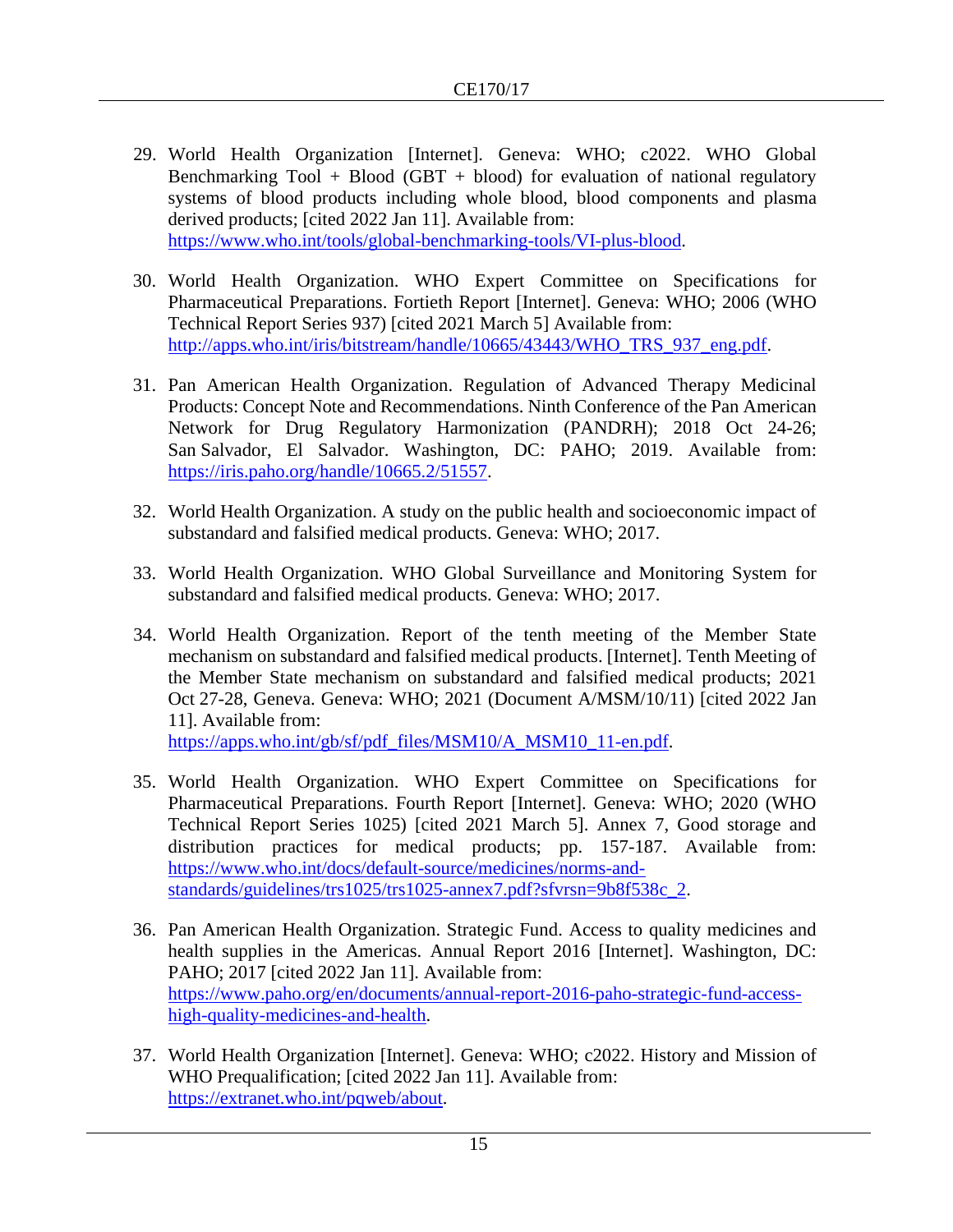38. World Health Organization. Pandemic influenza preparedness in WHO Member States: report of a Member States survey [Internet]. Geneva: WHO; 2019 [cited 2022 Jan 14]. Available from:

[https://apps.who.int/iris/bitstream/handle/10665/325411/9789241515962-eng.pdf.](https://apps.who.int/iris/bitstream/handle/10665/325411/9789241515962-eng.pdf)

- 39. Pan American Health Organization. Recommendations on Regulatory Processes and Aspects related to the Introduction of Vaccines during the COVID-19 Pandemic and Other Emergencies [Internet]. Washington, DC: PAHO; 2021 [cited 2022 Jan 11]. Available from: [https://iris.paho.org/handle/10665.2/54516.](https://iris.paho.org/handle/10665.2/54516)
- 40. World Health Organization. Interim operation guidance. A Framework for evaluating and publicly designating regulatory authorities as WHO listed authorities (WLA). Geneva: WHO; 2022 [cited 2022 Apr 4]. Available from: [https://www.who.int/publications/m/item/wla-interim-operational-guide-combined.](https://www.who.int/publications/m/item/wla-interim-operational-guide-combined)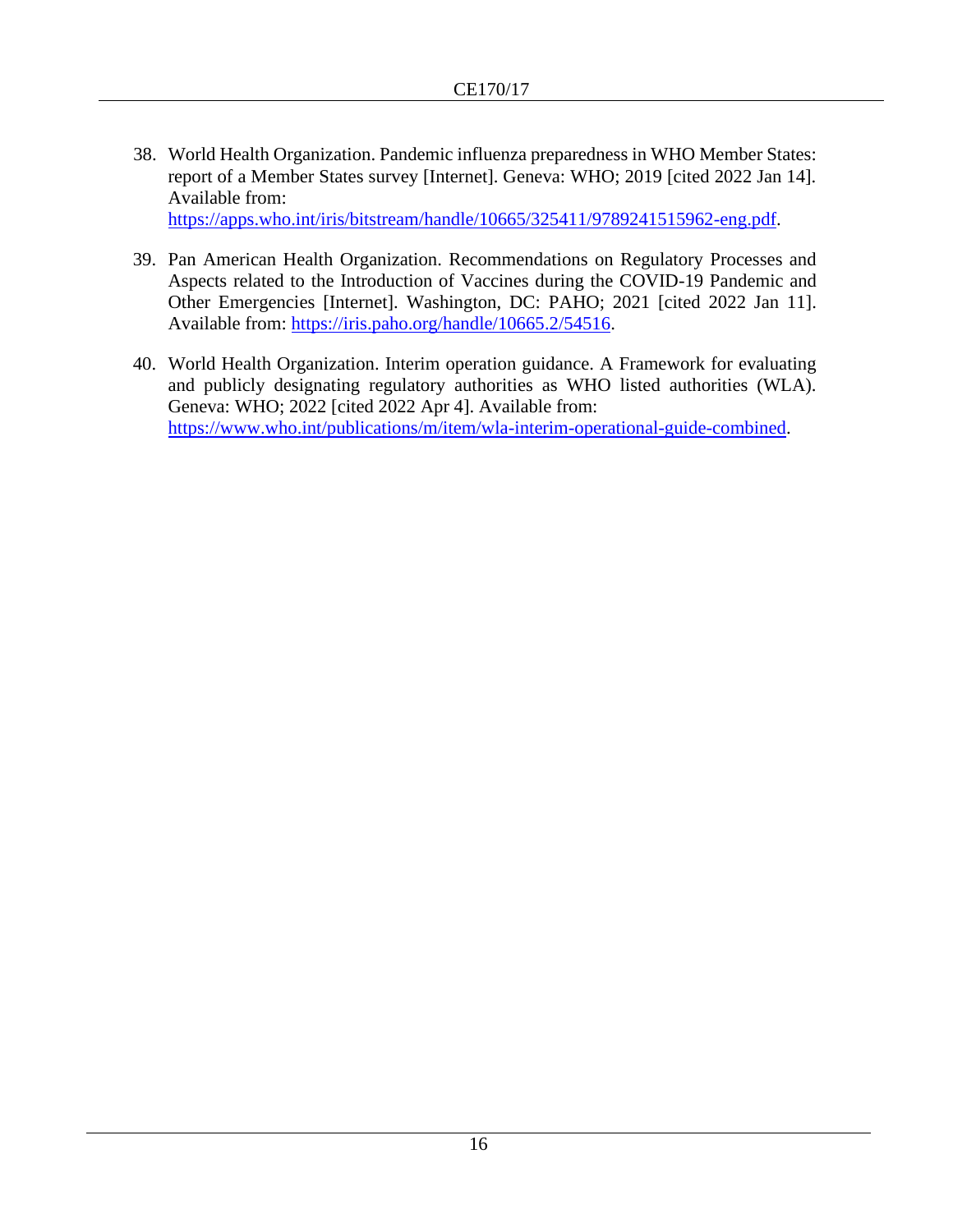



## **170th SESSION OF THE EXECUTIVE COMMITTEE**

*Washington, D.C., USA (hybrid session), 20-24 June 2022*

CE170/17 Annex A Original: Spanish

## *PROPOSED RESOLUTION*

#### **POLICY TO STRENGTHEN NATIONAL REGULATORY SYSTEMS FOR MEDICINES AND OTHER HEALTH TECHNOLOGIES**

### *THE 170th SESSION OF THE EXECUTIVE COMMITTEE,*

(PP) Having reviewed the document *Policy to Strengthen National Regulatory Systems for Medicines and Other Health Technologies* (Document CE170/17),

#### *RESOLVES:*

(OP) To recommend that the 30th Pan American Sanitary Conference adopt a resolution in the following terms:

#### **POLICY TO STRENGTHEN NATIONAL REGULATORY SYSTEMS FOR MEDICINES AND OTHER HEALTH TECHNOLOGIES**

#### *THE 30th PAN AMERICAN SANITARY CONFERENCE,*

(PP1) Having reviewed the document *Policy to Strengthen National Regulatory Systems for Medicines and Other Health Technologies* (Document CSP30/\_\_\_);

(PP2) Recognizing that regulatory systems are an essential component of the health system and must address its needs, including the creation of efficient regulatory response mechanisms for health emergencies;

(PP3) Considering the progress made since the creation of the Pan American Network for Drug Regulatory Harmonization (PANDRH) and the adoption in 2010 of Resolution CD50.R9 on strengthening regulatory systems for medicines and vaccines, collaborating and seeking greater efficiency for harmonization and regulatory convergence, and the implementation of new subregional and multinational approaches to the subject;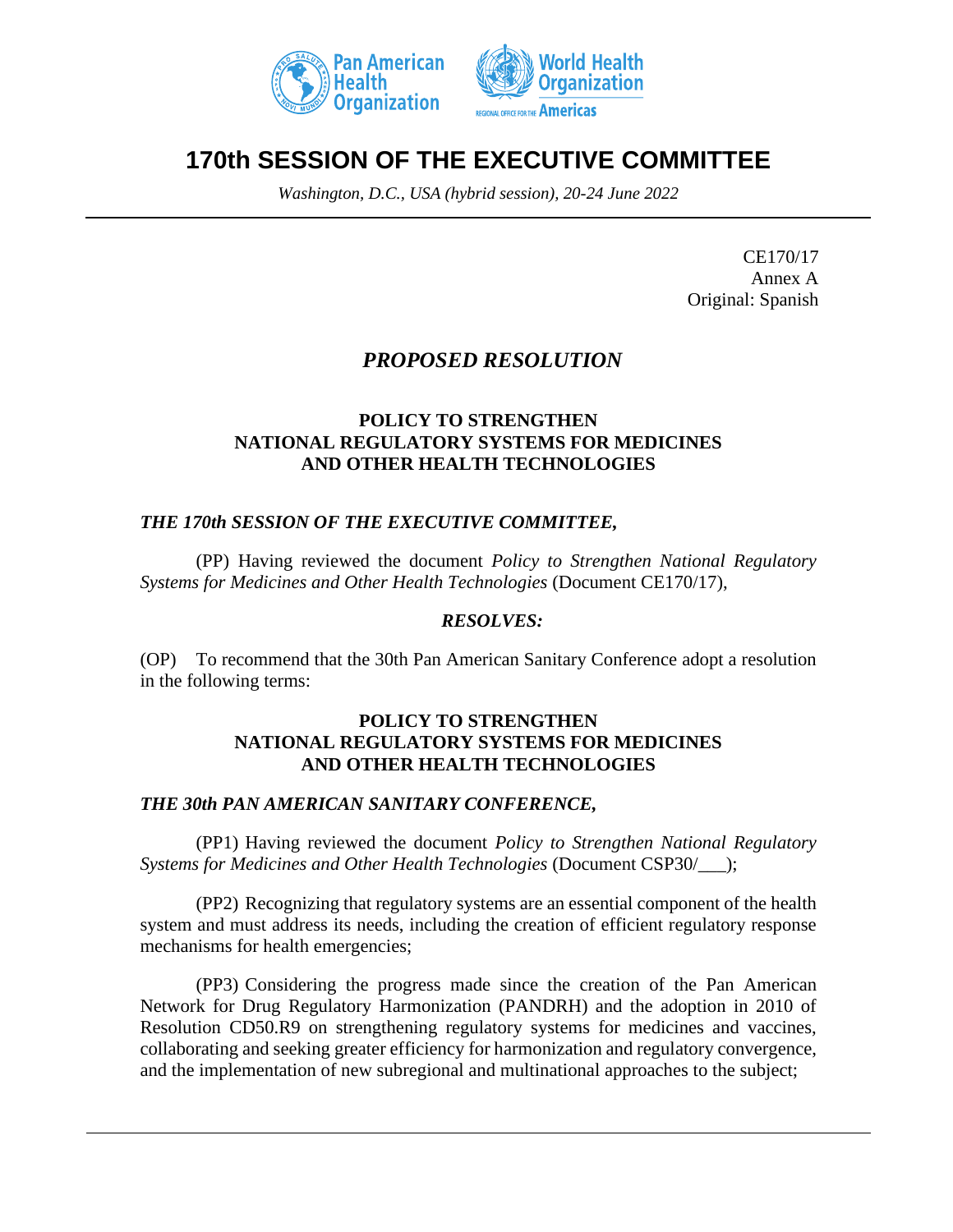(PP4) Considering the regional successes achieved through the implementation of a pioneering program for evaluating and strengthening regulatory systems for medicines and vaccines, the drafting of evidence-based institutional development plans, the designation of eight national regulatory authorities of regional reference, as well as international progress toward implementation of a single global tool for the evaluation of regulatory systems, and requirements for the inclusion of national regulatory authorities in the World Health Organization (WHO) listing;

(PP5) Recognizing that countries today face new challenges in the construction of efficient, integrated health regulatory systems that respond nimbly to changing contexts and health emergencies and in the development or expansion of existing capacities to regulate and oversee the various health technologies essential to health systems,

### *RESOLVES:*

(OP)1. To approve the document *Policy to Strengthen National Regulatory Systems for Medicines and Other Health Technologies* (Document CSP30/\_\_\_).

(OP)2. To urge the Member States, in keeping with their contexts and needs, to:

- a) adopt sustainable State policies with a view to strengthening regulatory system governance and stewardship to ensure the efficacy, safety, and quality of health technologies entering the health system and promote access to them;
- b) encourage regulatory systems to contribute to the development and manufacture of health technologies and the creation of industrial ecosystems, promoting an environment of predictability and regulatory oversight in countries with domestic production and assuming responsibility for regulating and overseeing locally manufactured products throughout their life cycle;
- c) adopt frameworks for the construction of regulatory systems consistent with health systems and the industrial sector, designating and strengthening a national regulatory authority (NRA) to perform essential regulatory functions and coordinate the members of that regulatory system, where appropriate, through formal, transparent, and efficient mechanisms based on good regulatory practices, both in routine situations and health crises;
- d) position NRAs at a high level within the health system, supported by sound legal underpinnings, funding, competent human resources, and physical resources to regulate and oversee health technologies;
- e) ensure that regulatory systems have technical independence, promote equity, and act transparently and without bias, in accordance with ethical principles and without conflicts of interest, guided by regulatory science and based on risk-benefit assessments;
- f) ensure effective regulation and oversight of all medical products of interest to the health system, including those used in traditional medicine when the context so requires, ensuring their quality, safety, and efficacy throughout their life cycle;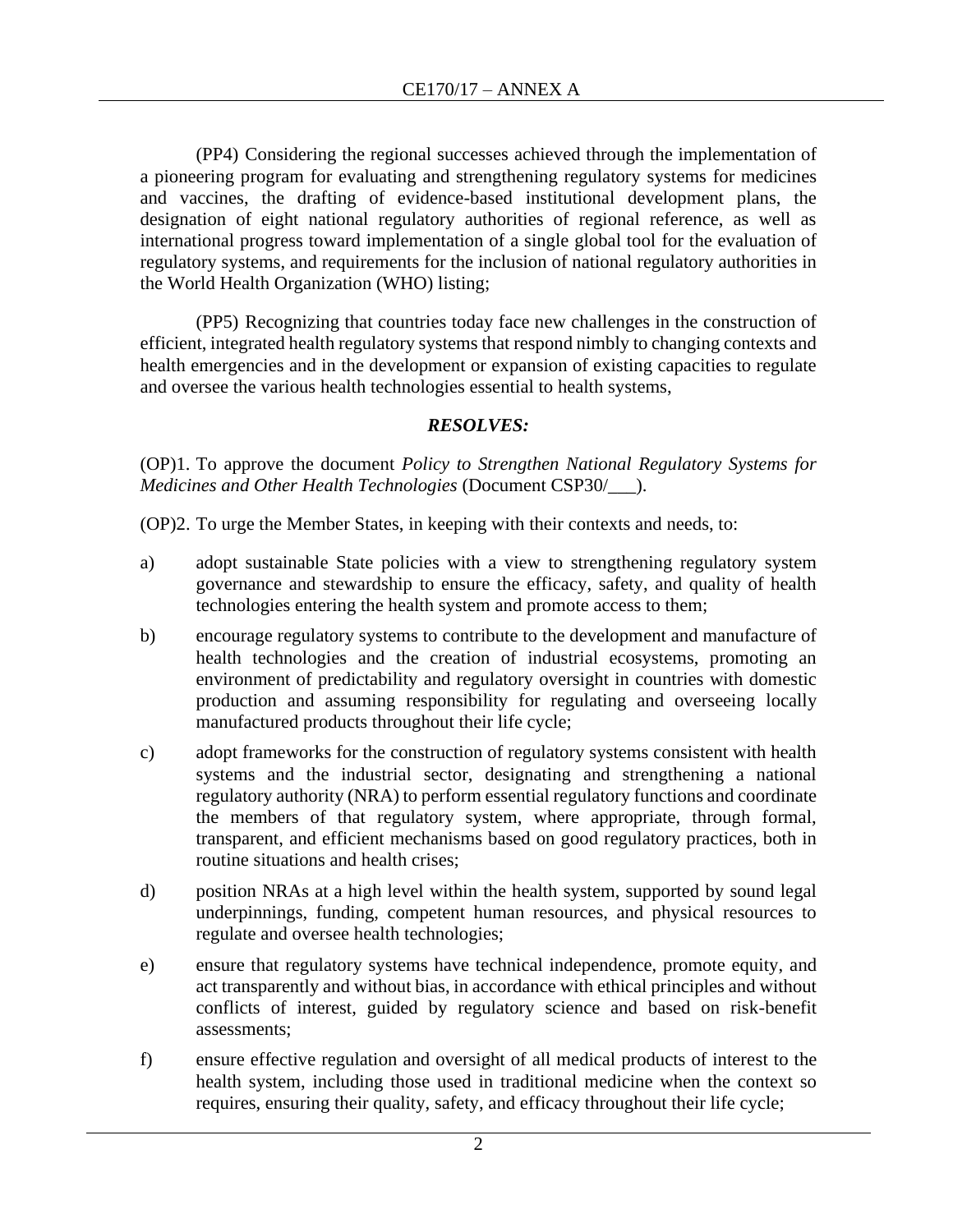- g) strengthen subregional and multinational regulatory initiatives, seeking synergies among participating NRAs to ensure greater efficiency and complement and enhance the development of regulatory functions in resource-limited contexts;
- h) promote harmonization and regulatory convergence through participation in PANDRH and the international harmonization mechanisms recommended by the Pan American Health Organization (PAHO) and World Health Organization (WHO) as sources of regulatory standards and good practices, including mechanisms such as the International Council for Harmonisation of Technical Requirements for Pharmaceuticals for Human Use (ICH), the International Medical Device Regulators Forum (IMDRF), and the Pharmaceutical Inspection Co-operation Scheme (PIC/S);
- i) promote transparent regulatory decision-making and information exchange among countries as a requirement for convergence, harmonization, and reliance on regulatory decisions from other jurisdictions, especially in cases where this makes it possible to verify the origin and provenance of products and their correspondence with the versions authorized in other markets:
- j) encourage the industrial sector to contribute to and promote transparency in the regulated market by removing obstacles to the exchange of regulatory information between countries, publicizing regulatory decisions, and contributing to the identification and characterization of products entering health systems;
- k) promote trust in regulatory decisions and the quality of regulated products by combating misinformation and disinformation, and duly publish and communicate the grounds for regulatory decisions to the public and the regulated sector;
- l) promote and consolidate, with other relevant domestic actors, the international reporting of the results of post-marketing surveillance and control activities, such as the reporting of adverse events to the WHO Collaborating Centre in Uppsala and incidents to the WHO Global Surveillance and Monitoring System for Substandard and Falsified Medical Products;
- m) adopt procedures for the continuous strengthening and improvement of regulatory systems that include plans for continuous training of human resources, in keeping with the national context, based on monitoring and evaluation of their capacities, using the WHO Global Benchmarking Tool for the evaluation of regulatory systems;
- n) participate in, promote, and support the definition of tools and the formal evaluation of regulatory systems led by PAHO/WHO, ensuring the transparency of evaluation results and qualifications and making a commitment to promote the progress and performance of regulatory systems in the Region that have more limited capacities, and the adoption of practices for reliance on decisions from other jurisdictions to achieve regulatory goals;
- o) promote coordination of the regulatory system, health programs, and institutions relevant to emergency preparedness in health; the reporting, investigation, and review of events related to the safety, efficacy, or quality of medical products; and the surveillance of substandard or falsified medical products, among other aspects;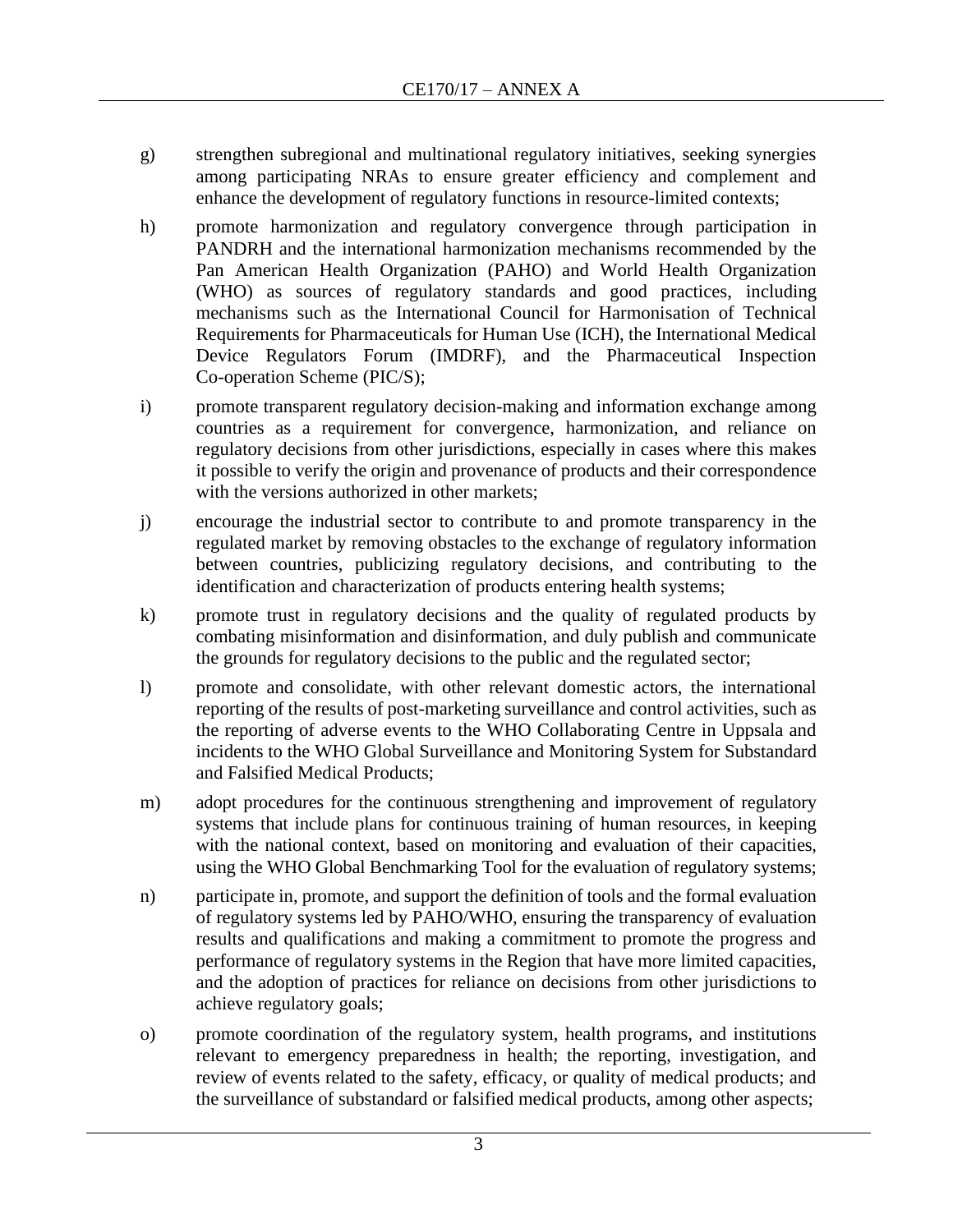- p) adopt regulatory plans for pandemic preparedness that include ways to increase the efficiency of regulatory procedures and improve international communication and collaboration, and put effective surveillance systems in place for products used during emergencies;
- q) strengthen information and digitization of systems that facilitate the search for more efficient regulatory procedures, greater transparency, and dissemination of the results of regulatory measures and decisions, as well as the exchange of information between entities that are part of the domestic and subregional regulatory system and international collaboration.
- (OP)3. To request the Director to:
- a) provide Member States with technical support to implement this policy to strengthen regulatory capacities, with emphasis on countries with structural challenges or more limited regulatory capacities, as well as those wishing to improve ecosystems for domestic production through regulatory capacity building, including human resources training;
- b) strengthen and update the PAHO/WHO program for the evaluation of regulatory systems by implementing the new strategies agreed to by the WHO Member States and using the new WHO Global Benchmarking Tool for Evaluation of National Regulatory System for Medical Products (GBT) and related methodologies, and advocate for international recognition of the progress made in strengthening regulatory systems in the Region, as well as the development of new modules on medical devices and other technologies that take into account the specific characteristics of these products;
- c) define the procedures, requirements, and timeframes for transition to the new system for designating NRAs of regional reference; promote adoption of the globally recognized system for designating regulatory authorities; and update product eligibility for purchases made through the Revolving Fund for Vaccine Procurement, the Regional Revolving Fund for Strategic Public Health Supplies, and other PAHO procurement mechanisms, in line with those designations;
- d) provide technical support for strengthening regional regulatory harmonization and convergence networks and technical working groups, especially PANDRH, buttressing PAHO's role as technical secretariat of the network;
- e) encourage the exchange, dissemination, and use of data on the safety, quality, and falsification of medical products, using the regional and global tools recognized by PAHO/WHO and involving the community;
- f) provide support for countries to develop or strengthen communication systems that enable regulatory systems to operate online, in order to increase the efficiency of pre- and post-marketing procedures and facilitate information exchange between relevant entities;
- g) report regularly to the PAHO Governing Bodies on the progress made and challenges encountered in implementing the policy by submitting progress reports every five years.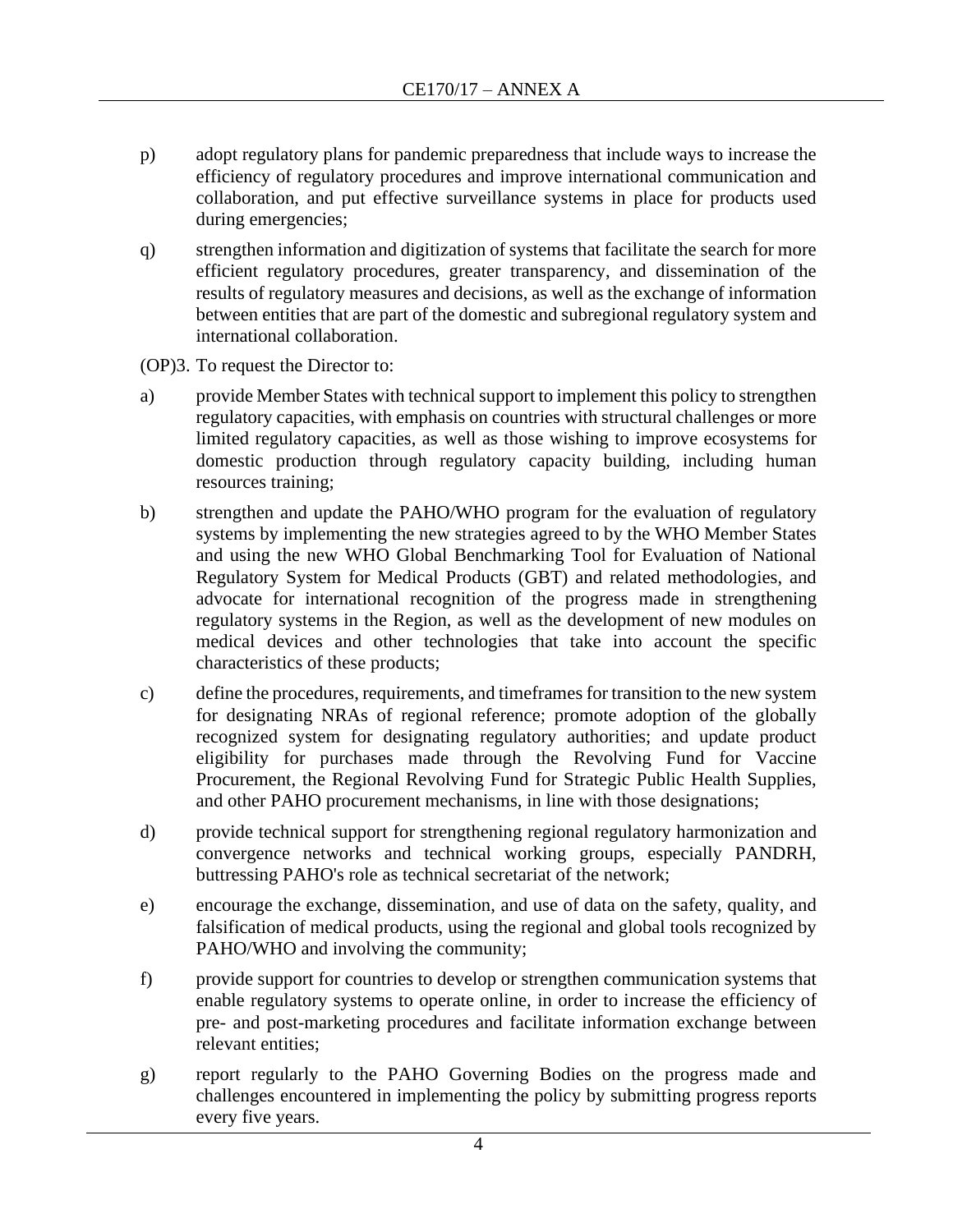



CE170/17 Annex B

## **Report on the Financial and Administrative Implications of the Proposed Resolution for PASB**

- **1. Agenda item:** 4.6 Policy to Strengthen National Regulatory Systems for Medicines and Other Health Technologies
- **2. Linkage to [Program Budget of the Pan American Health Organization 2022-2023:](https://www.paho.org/en/documents/cd59od363-program-budget-pan-american-health-organization-2022-2023)**

*Outcome 8: Access to Health Technologies.* Increased equitable access to essential medicines, vaccines, and other health technologies that are safe, affordable, clinically effective, cost-effective, and quality-assured, and rational use of medicines, with strengthened regulatory systems that contribute to achieving universal access to health and universal health coverage.

#### **3. Financial implications:**

#### **a) Total estimated cost for implementation over the lifecycle of the resolution (including staff and activities):**

This resolution does not have a lifecycle. Estimates were based on three years from the start of implementation (2023) until the end of the lifecycle of the PAHO Strategic Plan 2020-2025.

| <b>Areas</b>                  | <b>Estimated cost</b> |
|-------------------------------|-----------------------|
| Human resources               | 1,800,000             |
| Training                      | 300,000               |
| Consultants/service contracts | 1,200,000             |
| Travel and meetings           | 900,000               |
| Publications                  | 215,000               |
| Supplies and other expenses   | 115,000               |
| <b>Total</b>                  | 4,530,000             |

#### **b) Estimated cost for the 2022-2023 biennium (including staff and activities):**

Implementation of the resolution would begin once it is adopted. The corresponding estimated incremental costs would begin in 2023.

**c) Of the estimated cost noted in** *b),* **what can be subsumed under existing programmed activities?** 

Only incremental costs were calculated.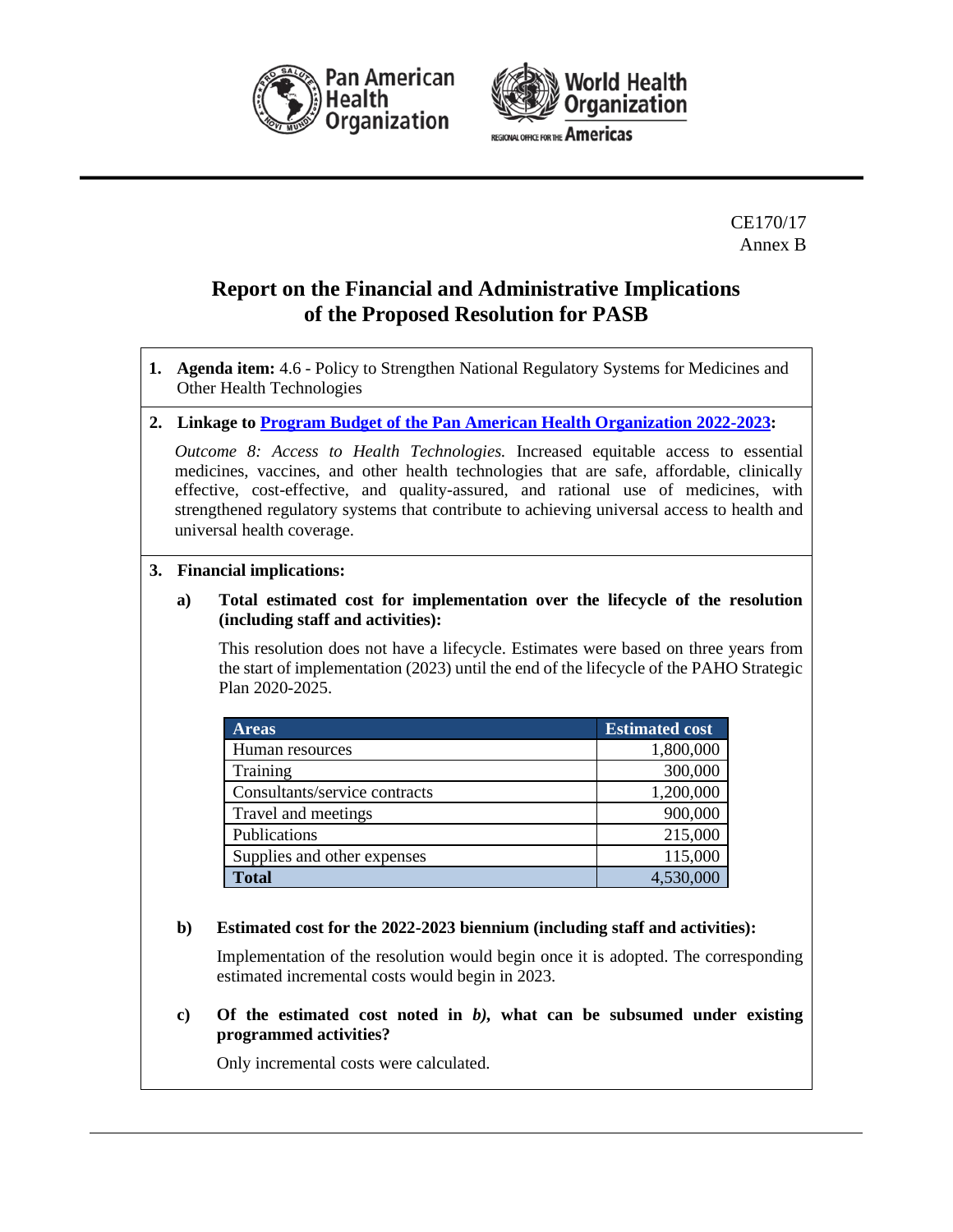#### **4. Administrative implications:**

#### **a) Indicate the levels of the Organization at which the work will be undertaken:**

All levels of the Organization (country, subregional, and regional) will be involved. Active participation will also be needed from the ministries of health and subregional authorities of the Member States, as well as subregional organizations and mechanisms.

#### **b) Additional staffing requirements (indicate additional required staff full-time equivalents, noting necessary skills profile):**

One staff member will be needed to provide technical assistance to the Member States and support for working in a network on the coordination, formulation, implementation, and evaluation of regulatory systems (P4 or equivalent); and one staff member for technical assistance and support for regulatory strengthening activities (P2 or equivalent, 50%).

#### **c) Time frames (indicate broad time frames for the implementation and evaluation):**

Implementation of the policy will begin in 2023. A progress report will be submitted in 2027.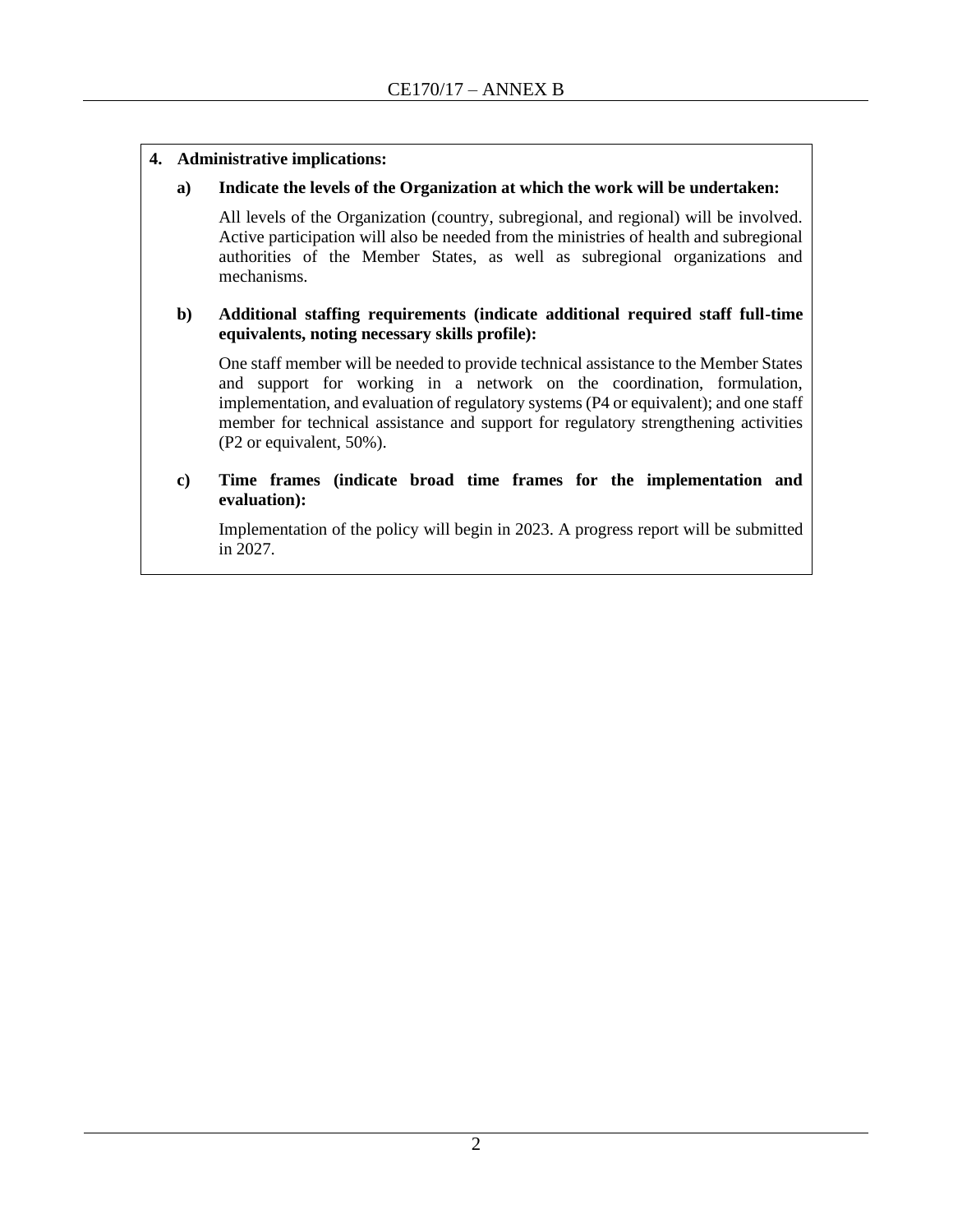



CE170/17 Annex C

## **Analytical Form to Link Agenda Item with Organizational Mandates**

- **1. Agenda item:** 4.6 Policy to Strengthen National Regulatory Systems for Medicines and Other Health Technologies
- **2. Responsible unit:** Department of Health Systems and Services (HSS)/Medicines and Health Technologies Unit (HSS/MT)
- **3. Preparing officers:** Dr. James Fitzgerald and Dr. Analía Porrás

#### **4. Link between Agenda item and the [Sustainable Health Agenda for the Americas 2018-2030:](https://iris.paho.org/bitstream/handle/10665.2/49170/CSP296-eng.pdf?sequence=1&isAllowed=y)**

In the context of target 3.8 of the Sustainable Development Goals ("Achieve universal health coverage, including financial risk protection, access to quality essential health-care services and access to safe, effective, quality and affordable essential medicines and vaccines for all"), the following goal of the Sustainable Health Agenda for the Americas 2018-2030 and several of its targets:

*Goal 5:* Ensure access to essential medicines and vaccines, and to other priority health technologies, according to available scientific evidence and the national context.

*Targets:*

5.1: Ensure timely access to medicines on the national essential medicines list, and to priority health technologies, without any payment at the point of care, service, or dispensing of the medicine, according to the national context (revised PAHO Strategic Plan outcome 4.3).

5.2: Reach 95% vaccination coverage70 in children under 5 years of age, through national vaccination programs (revised PAHO Strategic Plan outcome 1.5).

5.3: Have in place a national regulatory authority for medicines rated at level-3 capacity based on the WHO global benchmarking tool.71 (Adapted from PAHO Strategic Plan outcome 4.3).

5.4: Implement health technology assessment methodologies in the decision-making processes for incorporation in health systems72 (PAHO Report: Health Technology Assessment and Incorporation into Health Systems, Document CSP28/11 [2012]).

5.7: Strengthen national, subregional and regional mechanisms for negotiation and purchasing to improve the capacity of countries to obtain more affordable and equitable prices for medicines, vaccines, and other health technologies (Policy on Access and Rational Use of Strategic and High-cost Medicines and Other Health Technologies, PAHO Document CD55/10, Rev. 1 [2016]).

5.8: Taking into account public health perspectives, strengthen the capacity to implement intellectual property policies and health policies that promote research and development of medicines, vaccines and other health technologies for communicable and noncommunicable diseases that primarily affect developing countries and that promote access to affordable medicines, vaccines, and other health technologies (adapted from SDG target 3.b and Policy on Access and Rational Use of Strategic and High-cost Medicines and Other Health Technologies, PAHO Document CD55/10, Rev. 1 [2016]).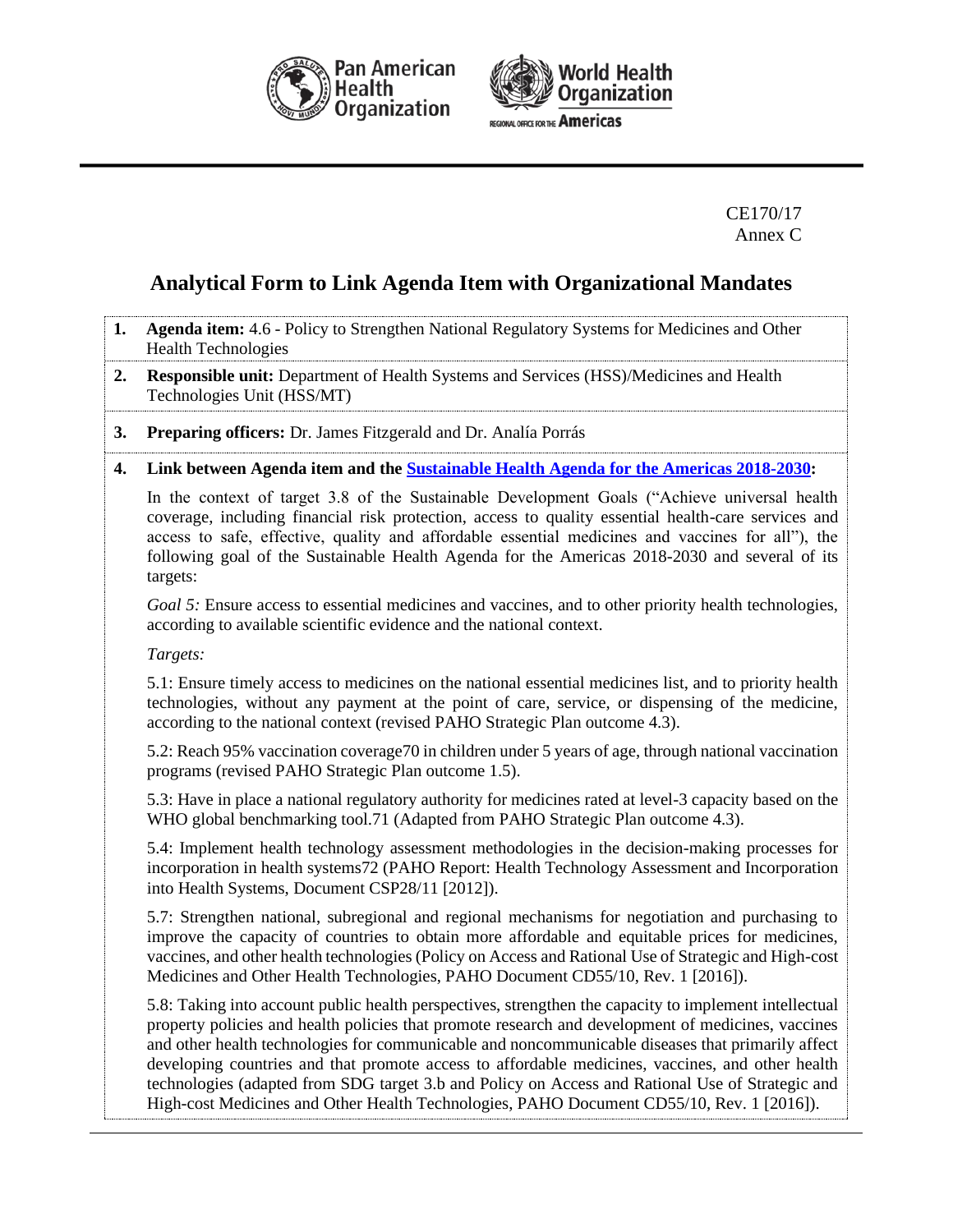#### **5. Link between Agenda item and the [Strategic Plan of the Pan American Health Organization](https://www.paho.org/hq/index.php?option=com_docman&view=document&alias=50290-cd57-od359-e-strategic-plan-paho&category_slug=cd57-en&Itemid=270&lang=en)  [2020-2025:](https://www.paho.org/hq/index.php?option=com_docman&view=document&alias=50290-cd57-od359-e-strategic-plan-paho&category_slug=cd57-en&Itemid=270&lang=en)**

*Outcome 8: Access to Health Technologies.* Increased equitable access to essential medicines, vaccines, and other health technologies that are safe, affordable, clinically effective, cost-effective, and quality-assured, and rational use of medicines, with strengthened regulatory systems that contribute to achieving universal access to health and universal health coverage.

**6. List of collaborating centers and national institutions linked to this Agenda item:**

- Ministries of health, national health regulatory authorities, including institutions that are part of regulatory systems.
- Pan American Network for Drug Regulatory Harmonization and other international regulatory harmonization and convergence networks.
- Other government agencies and entities involved in developing and updating regulations; regulating; evaluating efficacy and safety; and surveillance, control, and inspection of health technologies.
- PAHO/WHO Collaborating Centers.
- Civil society and charitable organizations that promote strengthening of regulatory systems.
- Industrial associations linked to the development and manufacture of medicines and other health technologies.
- Universities, schools of health public, and other research and academic institutions.
- United Nations agencies.
- National and international development banks.
- Subregional agencies and integration mechanisms.

#### **7. Best practices in this area and examples from countries within the Region of the Americas:**

Some national regulatory authorities (NRAs) in the Region of the Americas have well-developed functions characteristic of a regulatory and enforcement agency, while others have significant challenges in terms of their structure, legal underpinnings, and processes for adequately performing these functions. Organizational and management structure, level of the development of the pharmaceutical sector, availability of trained human resources and financial resources, and existence of adequate infrastructure influence the performance of these functions.

After the adoption in 2010 of the system for strengthening regulatory capacities, it has been possible to facilitate the establishment of cooperation mechanisms between NRAs in the Region, allowing progress towards possible inter-institutional recognition with the consequent optimization of human and financial resources, through the implementation of practices in which the decisions of other jurisdictions are recognized.

The NRAs of Argentina, Brazil, Canada, Chile, Colombia, Cuba, Mexico, and the United States of America are recognized as regional RNAs of reference and, together with PAHO, have supported cooperation initiatives between countries by sharing good practices, developing guidelines to address common challenges, and supporting institutional development plans for other NRAs that are less strengthened, as well as leading harmonization and regulatory convergence initiatives at the regional and international levels.